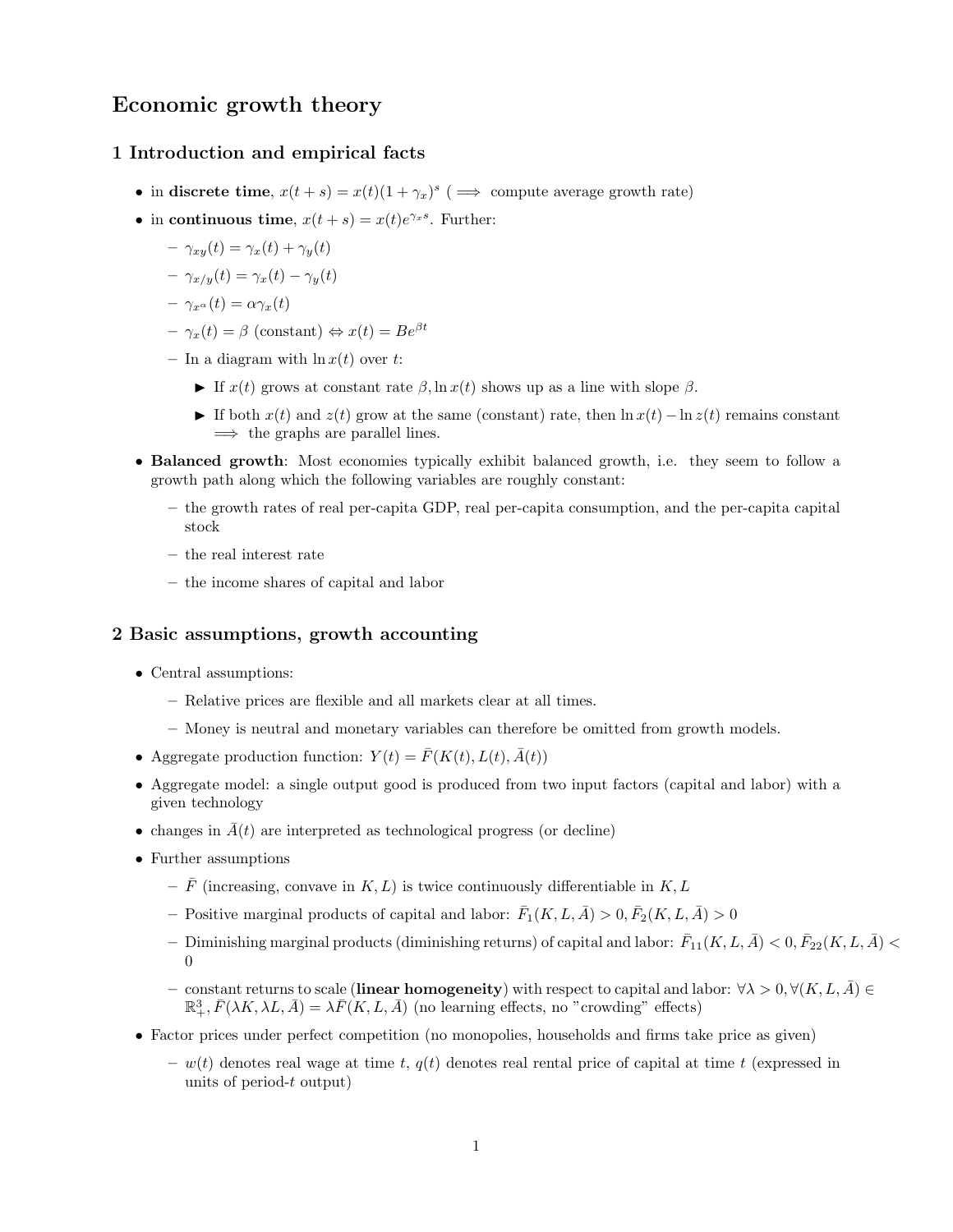– Firms take the price of output, factor prices  $w(t)$  and  $q(t)$  and technology  $\bar{A}(t)$  as given and maximize profits:

$$
\max \bar{F}(K(t), L(t), \bar{A}(t)) - q(t)K(t) - w(t)L(t)
$$

Thus,

$$
q(t) = \bar{F}_1(K(t), L(t), \bar{A}(t))
$$
 and  $w(t) = \bar{F}_2(K(t), L(t), \bar{A}(t))$ 

– By Euler's theorem for linearly homogenous functions

$$
\bar{F}(K, L, \bar{A}) = \bar{F}_1(K, L, \bar{A})K + \bar{F}_2(K, L, \bar{A})L
$$

and therfore

$$
Y(t) = q(t)K(t) + w(t)L(t)
$$

- income share of capital is  $\alpha(t) = q(t)K(t)/Y(t) = \bar{F}_1K/\bar{F}$ . This  $\alpha$  is also the elastiticy of output w.r.t. capital. The income share of labor is  $1 - \alpha(t)$ .
- Capital accumulation equation
	- Output can be consumed or invested:  $Y(t) = C(t) + I(t)$
	- Capital depreciates at a constant rate  $\delta > 0$  (5-10 %).  $I(t) = \delta K(t) + \dot{K}(t)$
	- Thus,  $\dot{K} = I \delta K = Y C \delta K = \bar{F} C \delta K$
- Harrod-neutral technological progress
	- Under the assumption that  $\gamma_L(t) = n$  (constant population growth) [plus other assumptions, slide Ch.2-13],  $F(K(t), L(t), \overline{A}(t)) = F(K(t), A(t)L(t))$  and  $\gamma_A(t) = \gamma_Y(t) - n$  (constant) [proof slide Ch.2-14]
	- Balanced growth is only possible if technological progress takes the Harrod-neutral (labor-augmenting) form  $\bar{F}(K, L, \bar{A}) = F(K, AL)$  with a constant rate of technological progress  $\gamma_A(t)$  (always assumed in this chapter)
	- $A(t)$  is referred to as efficiency of labor and  $A(t)L(t)$  as effective labor force
- Production function in intensive form
	- intensive production function is defined by  $f(k) = F(k, 1)$
	- f is continuous and twice continuously differentiable;  $f'(k) > 0, f''(k) < 0 \forall k > 0$
	- Popular assumptions:  $f(0) = 0$  (capital is essential) and  $\lim_{k\to 0} f'(k) = +\infty$ ,  $\lim_{k\to +\infty} f'(k) = 0$ (Inada conditions)
	- $-$  The graph of  $f$  is strictly increasing and strictly concave, starting at the origin.
	- $-F_1(K, AL) = f'(k)$  (marginal productiviy of capital)
	- $-F_2(K, AL) = f(k) kf'(k)$  is strictly positive and strictly increasing w.r.t. k
	- $f(k)/k$  (average productivity of capital) is strictly decreasing
- Cobb-Douglas production function:  $F(K, AL) = BK^{\alpha}(AL)^{1-\alpha}$ , in intensive form  $f(k) = Bk^{\alpha}$  (satisfies all assumptions and Inada conditions)
- Growth accounting: From  $Y = F(K, AL)$  follows that  $\gamma_{\tilde{y}} = \alpha \gamma_{\tilde{k}} + R$ , where  $\tilde{y} = Y/L, \tilde{k} = K/L, \alpha$  is the income share of capital and  $R(t) = [1 - \alpha(t)]\gamma_A(t)$  is the **Solow residual** (measures the contribution of technological progress to economic growth)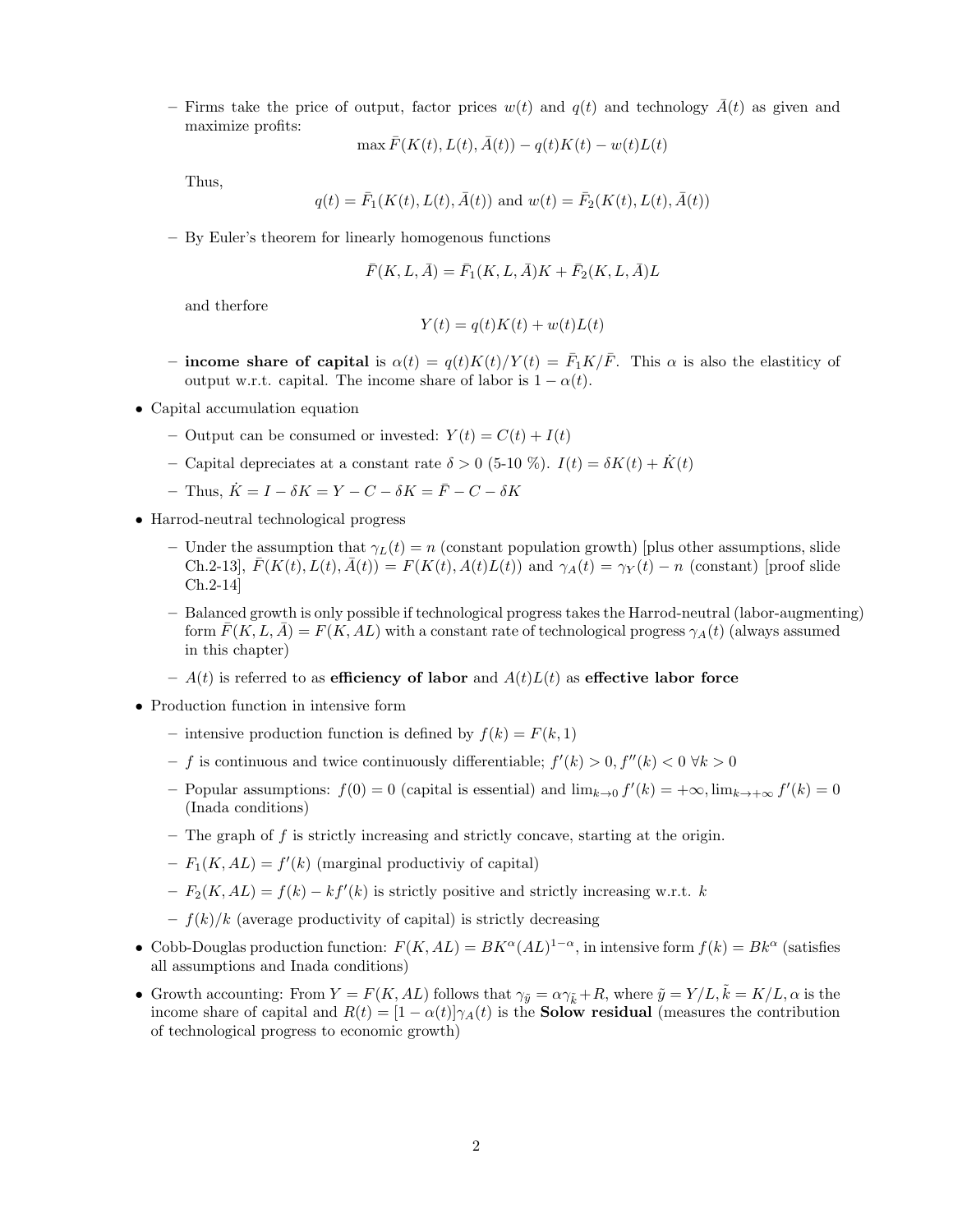# 3 The simplest neoclassical growth model (Solow-Swan model)

• Aggregate model; closed economy; exogenous population growth; exogenous technological progress; exogenous saving rate (no optimization)

$$
Y(t) = F(K(t), A(t)L(t))
$$
  
\n
$$
\dot{A}(t) = gA(t), A(0) = A_0
$$
  
\n
$$
\dot{L}(t) = nL(t), L(0) = L_0
$$
  
\n
$$
Y(t) = C(t) + I(t)
$$
  
\n
$$
I(t) = \delta K(t) + \dot{K}(t) = sY(t), K(0) = K_0
$$

- Results
	- $-A = A_0 e^{gt}, L = L_0 e^{nt}$
	- $-k = K/(AL)$  (capital stock per unit of effective labor)
	- $-\dot{k} = sf(k) (n+\delta+q)k$
	- $\lim_{t \to +\infty}$  = k<sup>\*</sup>, where k<sup>\*</sup> is determined uniquely by  $sf(k<sup>*</sup>) = (n + \delta + g)k<sup>*</sup>$  and is called a fixed point or steady state

 $\lambda$  (n  $\lambda$ )

∗ )

• Balanced growth path (all variables grow at constant rate)

$$
K = kAL = A_0L_0k^*e^{(n+g)t}
$$
  
\n
$$
Y = f(k)AL = A_0L_0f(k^*)e^{(n+g)t}
$$
  
\n
$$
\tilde{k} = K/L = A_0k^*e^{gt}
$$
  
\n
$$
\tilde{y} = Y/L = A_0f(k^*)e^{gt}
$$
  
\n
$$
\tilde{c} = C/L = (1 - s)A_0f(k^*)e^{gt}
$$

- Long-run growth rate:  $\lim_{t\to+\infty}\gamma_{\tilde{y}}(t)=g$  (the only exogenous variable that affects the long-run growth rate is the rate of technological progress  $q$ )
- Long-run values of capital, output and consumption [graphics in notes, Ch.3-23]

$$
-sf(k^*) = (n+\delta+g)k^* \implies k^*
$$
 is increasing in *s* and decreasing in *n*,  $\delta$ , *g* (analogously for *y*  

$$
-c^* = (1-s)f(k^*) = f(k^*) - sf(k^*) = f(k^*) - (n+\delta+g)k^*
$$

$$
\frac{dc^*}{ds} \begin{cases} >0 & \text{if } k^* < \bar{k} \\ =0 & \text{if } k^* = \bar{k} \\ <0 & \text{if } k^* > \bar{k} \end{cases}
$$

where  $\bar{k}$  is uniquely determined by  $f'(\bar{k}) = n + \delta + g$ 

- The Golden Rule of dynamic inefficiency
	- $-\bar{k}$  is the Golden-Rule capital stock (k for which steady state consumption per unit of effective labor is maximized)
	- $-\bar{k}$  is a steady state if and only if saving rate  $\bar{s} = (n + \delta + g)\bar{k}/f(\bar{k})$  (Golden-Rule saving rate; the saving rate which implies the highest long-run consumption per unit of effective labor)
	- If  $s < \overline{s}$ , then a small increase of s leads to a reduction of consumption for the present generation and to an increase of consumption for future generations (trade-off)
	- If  $s > \overline{s}$ , then a small reduction of s leads to an increase of consumption for all generations (Pareto-improvement)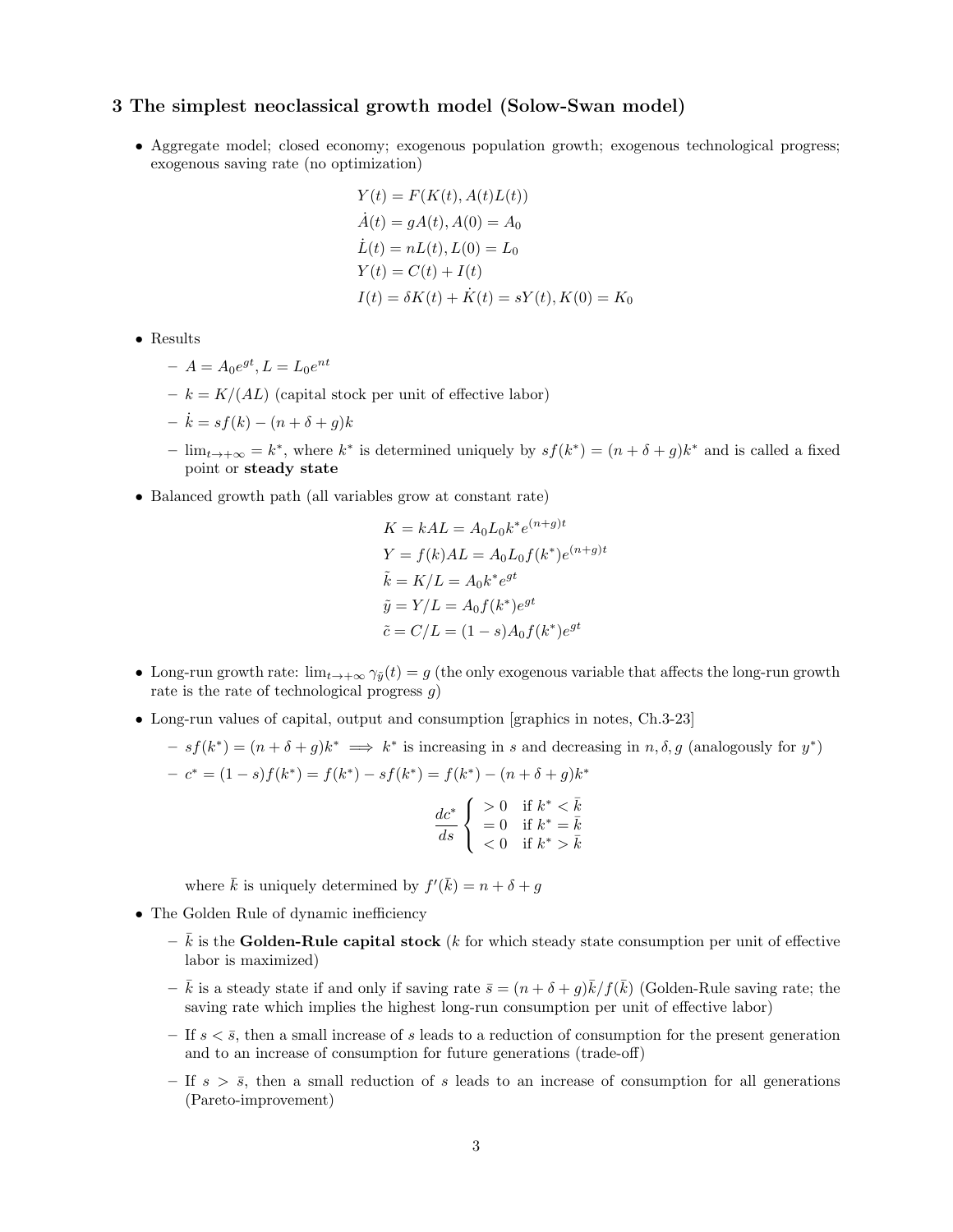- A saving rate  $s > \bar{s}$  is called **dynamically inefficient** (capital overaccumulation)
- Empirically, typically  $s < \bar{s}$
- The Cobb-Douglas case
	- $-F(K, AL) = BK^{\alpha}(AL)^{1-\alpha} \implies \dot{k}(t) = sBk(t)^{\alpha} (n+\delta+g)k(t)$
	- Steady state (where  $\dot{k} = 0$ ) can be computed explicitly [Ch.3-25]
- Transition dynamics in the general case [Ch.3-26]: a first-order approximation for the rate of convergence close to the fixed point  $k^*$  is given by  $\lambda = (1 - \alpha^*)(n + \delta + g)$
- Major predictions of the Solow-Swan model
	- Technological progress is necessary for long-run growth. Capital accumulation alone cannot sustain growth due to diminishing returns to capital.
	- The model predicts conditional convergence of growth rates and per-capita income levels (if technological progress is the same in two countries, also their long-run growth rates should be the same; if additionally their  $f, n + \delta + g$  are the same, then also their long-run per-capita income levels should be the same)
- Elasticity of long-run output level w.r.t. the saving rate is  $\frac{s}{y^*} \frac{\partial y^*}{\partial s} = \frac{\alpha^*}{1-\alpha^*}$ . Along a balanced growth path, also the elasticity of per-capita GDP w.r.t. the saving rate is  $\frac{\alpha^*}{1-\alpha^*}$ , which would result in an unreasonably small dispersion among countries.

# 4 Cross-country income differences and convergence

- absolute  $\beta$  convergence: "Poorer" country grows faster unconditionally (only supported for "similar" countries like OECD countries; not supported by empirical evidence if the cross-section of countries is sufficiently broad, Ch.4-31).
- conditional  $\beta$  convergence: "Poorer" country grows faster only if it is farther away from its balanced growth path.
- $\sigma$  convergence: The dispersion of per-capita income levels across countries relative to the average income level declines over time (coefficient of variation).

## 5 Traditional neoclassical growth theories

### (a) Infinitely-lived households (Ramsey-Cass-Koopmans model)

- Dynamic general-equilibrium model: goods market, labor market, capital market
- Walrasian model: perfect competition, rational expectations (perfect foresight), complete markets
- Explicit micro foundations: firms maximize profits, households maximize utility; households own the factors of production; welfare analysis is possible
- The saving rate is endogenously determined as part of the solution of the households' optimization problem
- Firms
	- Unit interval of identical firms (aggregate output, employment etc. equals output, employment etc. of the representative firm)
	- The representative firm produces output at time t according to the production function  $Y(t)$  =  $F(K(t), A(t)L(t))$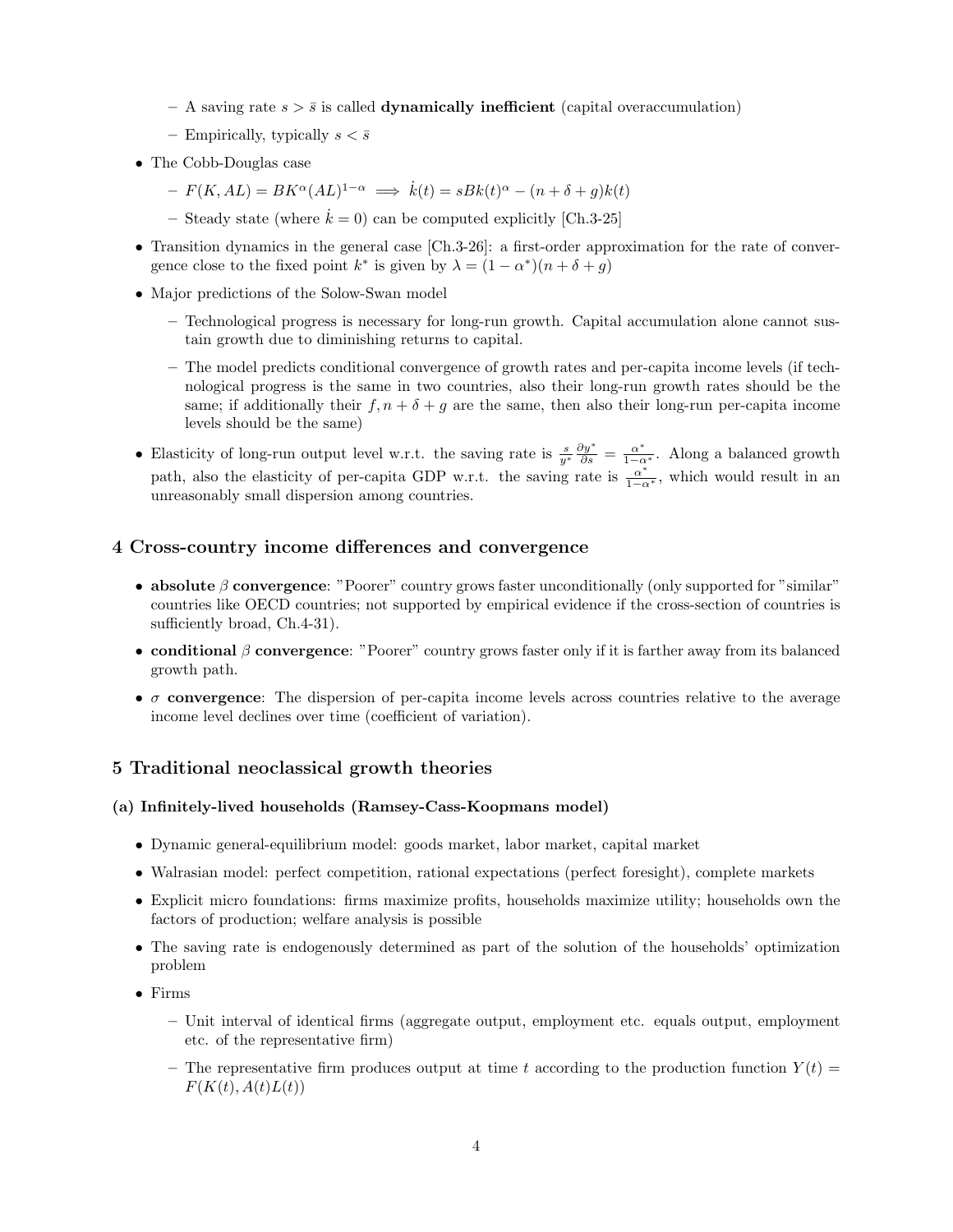- The firm takes capital rent  $q(t)$ , real wage rent  $w(t)$  and the state of technology  $A(t)$  as given and maximizes profits w.r.t.  $Y(t)$ ,  $K(t)$  and  $L(t)$  (static optimization in each period; NO dynamic optimization).
- FOC:  $q(t) = F_1(K, AL), w(t) = AF_2(K, AL)$
- $-y = Y/(AL), k = K/(AL) \implies$  conditions in intensive form:

 $y(t) = f(k(t))$  $q(t) = f'(k(t))$  marginal productivity of capital  $w(t) = A(t)[f(k(t)) - k(t)f'(k(t))]$ 

- Technology:  $\dot{A} = gA(t)$ , capital depreciates at constant rate  $\delta \implies$  return to capital (real interest rate)  $r(t) = q(t) - \delta$
- The lifetime budget constraint of the households
	- $-$  H identical and infinitely-lived households (dynasties), each growing at constant rate n. Population size (labor force) L satisfies  $L = nL$
	- Every member of households is endowed with one unit of time to work  $\implies$  labor supply of single household is  $L(t)/H$
	- Every household owns at time t capital stock  $K(t)/H$ , where  $K(0)$  is a given constant.
	- Every individual consumes at time t the amount  $\tilde{c}(t) = C(t)/L(t)$ , i.e. every household consumes  $C(t)/H$
	- Lifetime budget constraint: the present value of a household's consumption between time 0 and  $+\infty$  must not exceed the present value of its endowment with capital and total wage income:

$$
\int_{t=0}^{+\infty} e^{-R(t)} C(t) / H dt \le K(0) / H + \int_{t=0}^{+\infty} e^{-R(t)} w(t) L(t) / H dt
$$

where the first term is the discount factor, the second the consumption expenditure in  $t$ , the third the initial endowment, and the forth the present value of wage income of the entire lifetime.

Capital income is included in R:

$$
R(t) = \int_0^t r(\tau) d\tau
$$

• Present value of capital stock at time  $T$  is

$$
e^{-R(T)}K(T) = K(0) + \int_{t=0}^{T} e^{-R(t)}[w(t)L(t) - C(t)]dt
$$

which upon differentiation w.r.t T, multiplying by  $e^{R(t)}$  and using  $\dot{R}(T) = r(T)$  yields

$$
\dot{K}(t) = w(t)L(t) + r(t)K(t) - C(t)
$$

- Transversality condition:  $\lim_{t\to+\infty}e^{-R(t)}K(t)=0$  (at the end of time, no capital should be left back)
- In per-capita variables,  $\dot{\tilde{k}} = w(t) + [r(t) n]\tilde{k}(t) \tilde{c}(t)$
- In intensive variables,  $\dot{k} = w(t)/A(t) + [r(t) (n+q)]k(t) c(t)$
- Households maximize  $\int_{t=0}^{+\infty} = e^{-\rho t}U(\tilde{c}(t))L(t)/Hdt$ , where  $\rho$  measures relative weight given to future consumption (high  $\rho$  corresponds with high impatience)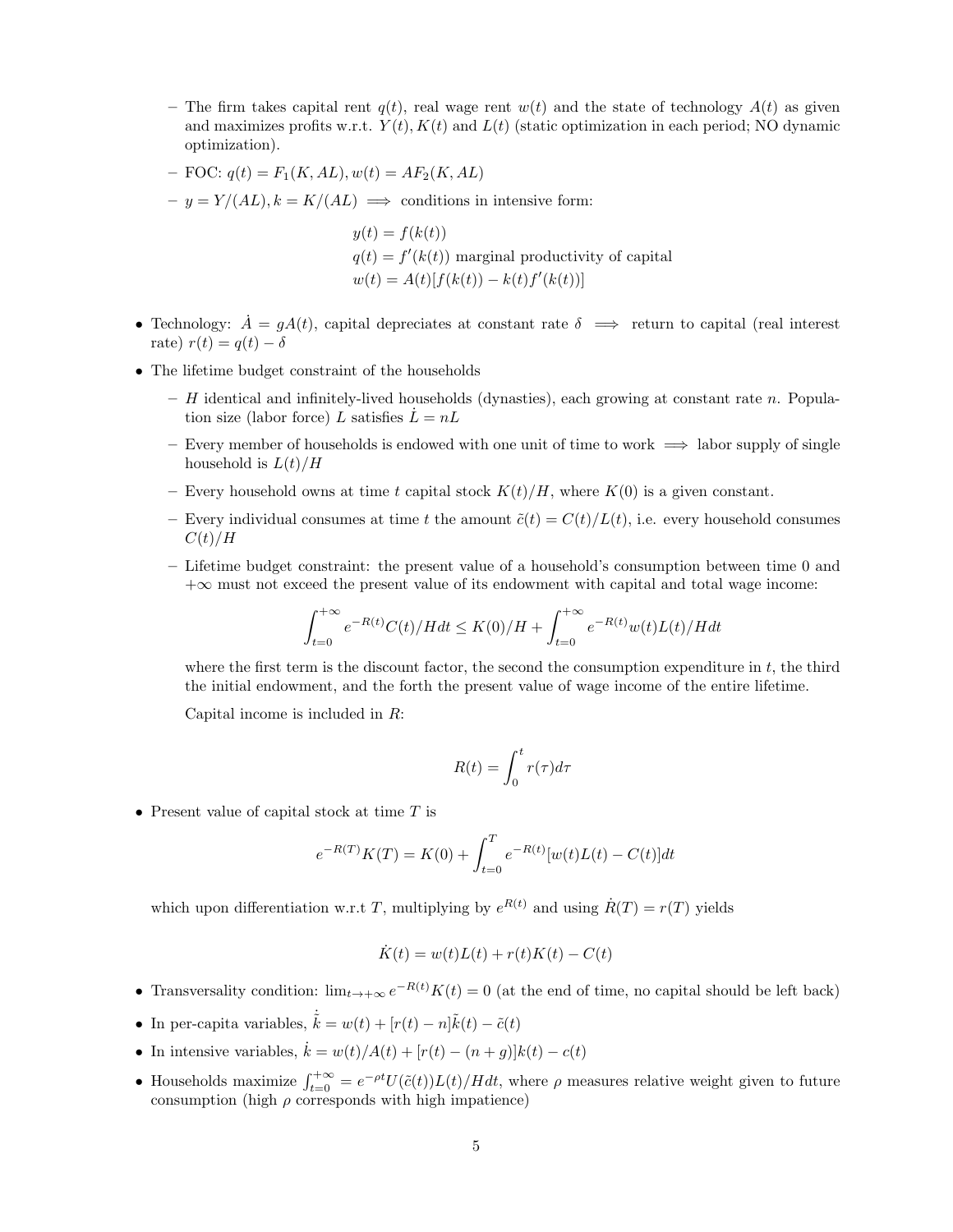- As  $\gamma_L(t) = n$ , the objective function can be rewritten as  $\int_{t=0}^{+\infty} e^{-(\rho n)t} U(\tilde{c}(t)) dt$
- So, the households maximizes

$$
\int_{t=0}^{+\infty} e^{-(\rho - n)t} U(\tilde{c}(t)) dt
$$

subject to

$$
\dot{\tilde{k}} = w(t) + [r(t) - n]\tilde{k}(t) - \tilde{c}(t)
$$

$$
\lim_{t \to +\infty} e^{-R(t)} e^{nt} \tilde{k}(t) \ge 0
$$

$$
\tilde{c}(t) \ge 0
$$

choosing  $\tilde{k}(t)$ ,  $\tilde{c}(t)$  and  $w(t)$ ,  $r(t)$  given

- Euler equation [Ch.5a-41, notes]:  $\gamma_{\tilde{c}} = \frac{\dot{\tilde{c}}(t)}{\tilde{c}(t)} = \frac{r(t)-\rho}{\epsilon_U(\tilde{c}(t))}$ , where  $\epsilon_U$  is the elasticity of the marginal utility at  $\tilde{c}$  or the inverse of the elasticity of intertemporal substitution:  $\epsilon_U(\tilde{c}) = -\frac{U''(\tilde{c})\tilde{c}}{U'(\tilde{c})} > 0$
- If  $r(t) > \rho$ , it pays to postpone consumption, i.e., current per-capita consumption must be **smaller** than future consumption ( $\gamma_{\tilde{c}} > 0$ )
- If  $\rho > r(t)$ , the household is very impatient and saves only little  $\implies$  present per-capita household must be **higher** than future consumption ( $\gamma_{\tilde{c}} < 0$ )
- These effects are strong, if the elasticity of intertemporal substitution is large
- Balanced growth and the elasticity of substitution: By the Euler equation, there is only a constant growth rate (balanced growth path) of per-capita consumption if depending on the constant real interest rate there exists a constant  $\theta > 0$  s.t.  $\epsilon_U(\tilde{c}) = \theta$  holds for all  $\tilde{c} \geq 0$ . Thus

$$
U(\tilde{c}) = \begin{cases} \frac{\tilde{c}^{1-\theta}-1}{1-\theta} & \text{if } \theta \neq 1\\ \ln(\tilde{c}) & \text{if } \theta = 1 \end{cases}
$$

where  $\theta$  determines the curvature of the utility function. The higher the curvature, the stronger is the desire of the household to have a smooth consumption stream  $\implies \theta$  determines how strongly a household reacts to intertemporal price differences. The elasticity of intertemporal substitution is equal to  $1/\theta$ .

### • Equilibrium

Firms:

$$
r(t) = f'(k(t)) - \delta
$$
  

$$
w(t) = A(t)[f(k(t)) - k(t)f'(k(t))]
$$

Households:

$$
\dot{k}(t) = w(t)/A(t) - [r(t) - n - g]k(t) - c(t)
$$
\n
$$
\dot{c}(t) = c(t)[r(t) - \rho - \theta g]/\theta
$$
 from Euler equation\n
$$
k(0) = k_0 = K(0)/[A(0)L(0)]
$$
\n
$$
\lim_{t \to +\infty} e^{-R(t)} e^{(n+g)t} k(t) = 0
$$

Equilibrium:

$$
\dot{k}(t) = f(k(t)) - (n + g + \delta)k(t) - c(t)
$$

$$
\dot{c}(t) = c(t)[f'(k(t)) - \rho - \delta - \theta g]/\theta
$$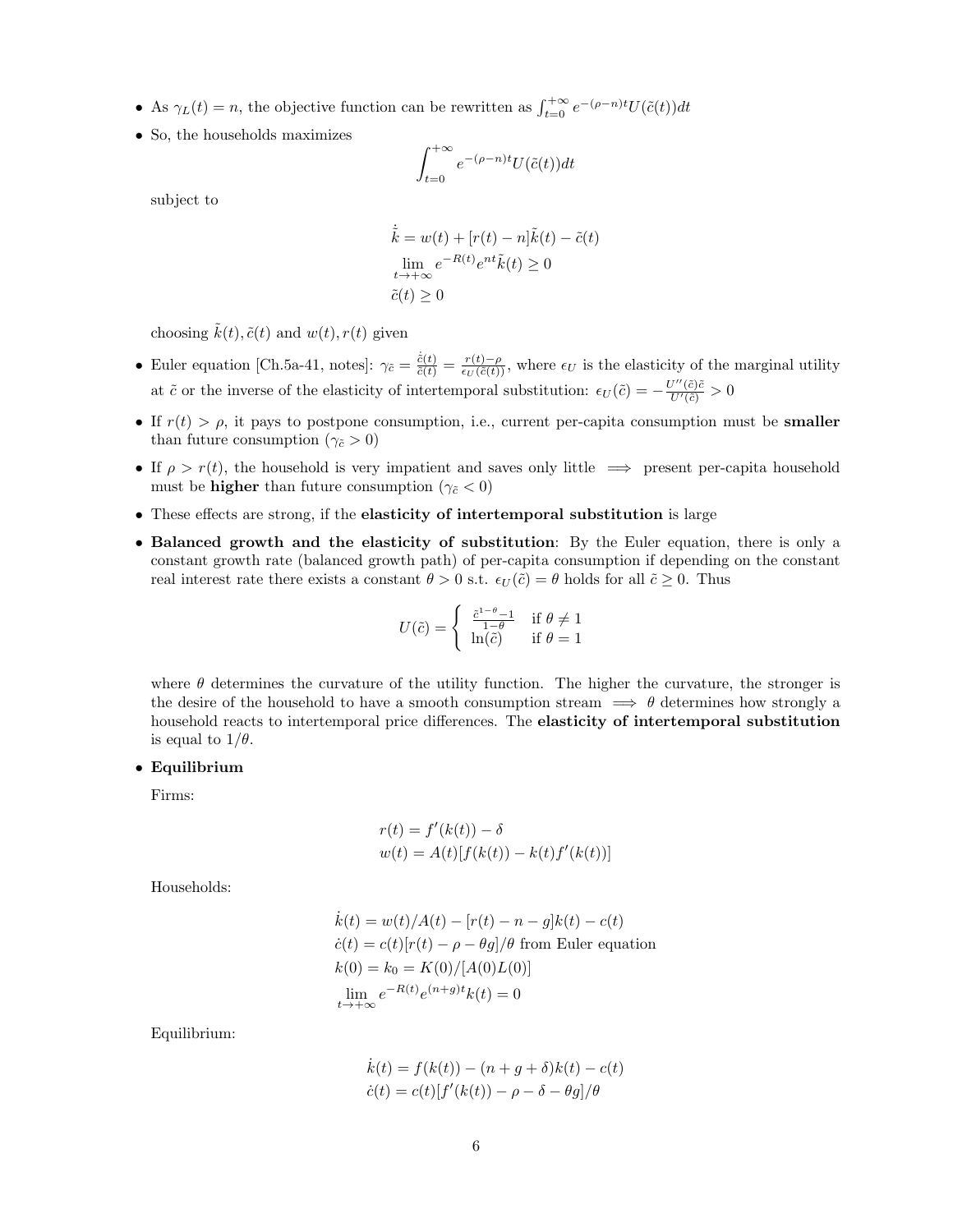subject to boundary conditions:

$$
k(0) = k_0
$$
  

$$
\lim_{t \to +\infty} e^{-R(t)} e^{(n+g)t} k(t) = 0
$$

- Phase diagram analysis [Ch.5a-45, notes]
	- The isocline  $\dot{c}(t) = 0$  consists of the two lines  $c = 0$  and  $k = k^*$ , where  $k^*$  is determined by  $f'(k^*) = \rho + \delta + \theta g$  (so  $c(t)$  grows to the left of this line, and falls to its right)
	- The isocline  $\dot{k}(t) = 0$  is the curve  $c = f(k) (n + \delta + g)k$  (so  $k(t)$  grows below this curve and falls above it)
	- The isocline  $\dot{k}(t) = 0$  attains its maximum at  $k = \bar{k}$ , where  $\bar{k}$  is the Golden-rule capital stock. Generally,  $k^* \leq \overline{k}$
	- Three fixed points of the system of two differential equations:  $(0,0)$ ,  $(k^*, c^*)$ ,  $(\hat{k},0)$
- Stable saddle point path
	- In equilibrium, the differential for  $k(t)$  and  $c(t)$  and the initial and transversality conditions must be satisfied.
	- If  $c(0)$  large,  $k(t)$  becomes negative, so this cannot be a solution
	- If  $c(0)$  small, solutions converge to  $(\hat{k},0)$ , in which case the transversality condition would be violated, so this cannot be a stable saddle point path either.
	- Only for one unique value  $c(0)$  the solutions remain feasible and satisfy initial and transversality conditions. This solution converges to  $(k^*, c^*)$  (increasing curve in  $(k, c)$  diagram)
- Balanced growth path
	- $-$  As  $k(t) \rightarrow k^*$ , it follows that  $y(t) \rightarrow y^* = f(k^*)$  and  $c(t) \rightarrow c^* = f(k^*) (n + \delta + g)k^*$
	- As in the Solow-Swan model, all equilibria converge to a balanced growth path

$$
K = kAL = A_0L_0k^*e^{(n+g)t}
$$
  
\n
$$
Y = f(k)AL = A_0L_0f(k^*)e^{(n+g)t}
$$
  
\n
$$
\tilde{k} = K/L = A_0k^*e^{gt}
$$
  
\n
$$
\tilde{y} = Y/L = A_0f(k^*)e^{gt}
$$
  
\n
$$
\tilde{c} = C/L = A_0[f(k^*) - (n + \delta + g)k^*]e^{gt}
$$

- The long-run growth rate is  $g$ . No other parameter has a long-run growth effect.
- $-k^*$  is a decreasing function of  $\rho, \delta, \theta$  and g, and is independent of n
- $-c^*$  is a decreasing function of  $\rho$ ,  $\delta$ ,  $\theta$ ,  $g$ ,  $n$ .
- Transition dynamics non-anticipated parameter change at time  $t_0$  [notes]
	- Before  $t_0$ , the equilibrium is described by the old stable saddle point path. Immediately before  $t_0$ , the economy is in state  $(k(t_0^-), c(t_0^-))$ .
	- There is a new stable saddle point path corresponding to the new parameters.
	- After  $t_0$ , the equilibrium follows the new saddle point path starting in  $k(t_0) = k(t_0^-)$
- Transition dynamics parameter change at time  $t_1$  that becomes already known at time  $t_0$  (announcement effect)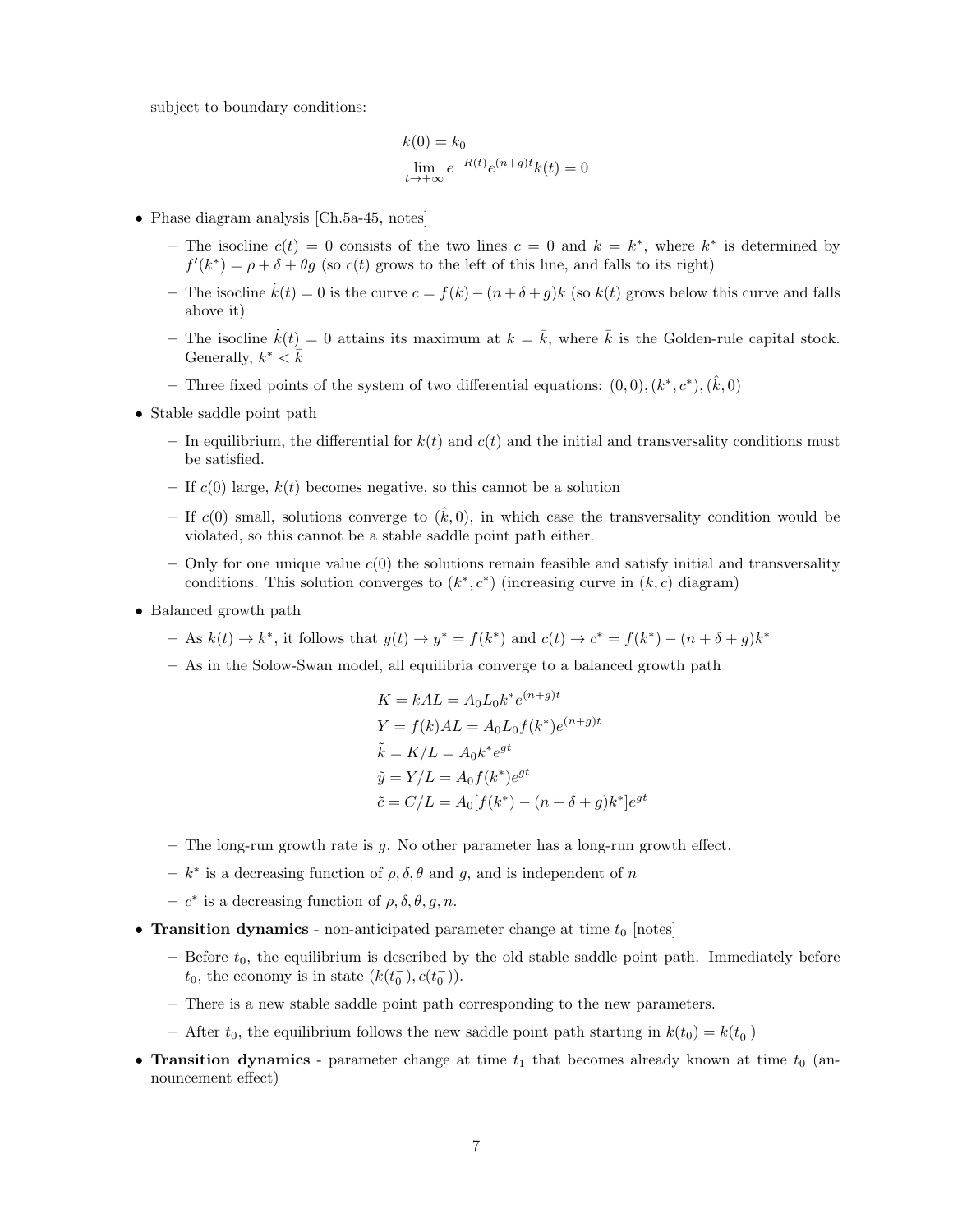- Before  $t_0$  the equilibrium is described by the old stable saddle point path. Immediately before  $t_0$ , the economy is in state  $(k(t_0^-), c(t_0^-))$ .
- There is a new stable saddle point path corresponding to the new parameters.
- After  $t_1$  the equilibrium follow the new saddle point path.
- Between  $t_0$  and  $t_1$ , the equilibrium is characterized by that solution of the **old phase diagram**, which leads from  $k(t_0) = k(t_0^-)$  in exactly  $t_1 - t_0$  time units to the new stable saddle point path.
- Adjustment speed: Linearization around the fixed point [Ch.5a-49; notes] with some reasonable parameters yields  $\lambda_1 = -12.1\%, \lambda_2 = 15.1\%$  (which can be disregarded on economic grounds?), i.e., within 6 years the distance between  $k(t)$  and  $k^*$  is reduced by 50% (faster convergence than in the Solow model).
- For  $g = 0, d\lambda_1/d\theta > 0$ , i.e. higher elasticity of intertemporal substitution leads to higher adjustment speed.
- Pareto-efficiency: A social planner has to obey technological constraints and economy-wide resource constraints, but is not subject to budget constraints. His FOC are identical to decentralized economy. Thus, the market equilibrium obtained before is **Pareto-efficient** (because there is a "perfect" market, and everybody is perfectly rational). The First Welfare Theorem applies, i.e., there is no role for the government in this model.

### (b) Overlapping generations of finitely-lived households (Diamond model)

- Similarities to Ramsey-Cass-Koopmans model:
	- Households and firms interact on the markets for goods, capital, labor (dynamic general equilibrium model).
	- Perfect competition, complete markets, perfect foresight (Walrasian model).
	- Saving rate endogenously determined by the households' utility maximization problem.
- Main differences to Ramsey-Cass-Koopmans model:
	- Households have finite lifetimes, but there are infinitely many overlapping generations of households.
	- The structure of the equilibrium set and the equilibrium dynamics can be more complicated
	- Equilibria need not be Pareto-efficient (First Welfare Theorem fails!)
	- Technical assumption: Discrete time periods. Every household lives for two periods.
- Production and technological progress as in the Ramsey-Cass-Koopmans model: A representative firm which takes rental rate of capital and wage rate as given and (statically) maximizes its profit. Constant rate of depreciation  $\delta$  and constant rate of technological progress g.

$$
y(t) = f(k(t))
$$
  
\n
$$
q(t) = f'(k(t))
$$
  
\n
$$
w(t) = A(t)[f(k(t)) - k(t)f'(k(t))]
$$
  
\n
$$
r(t) = q(t) - \delta
$$
  
\n
$$
A(t+1) = (1+g)A(t)
$$

- Budget constraint of the households
	- At the start of period t,  $L(t)$  identical households are born and live until  $t+1$ ,  $L(t+1) = (1+n)L(t)$ . Every household has one member.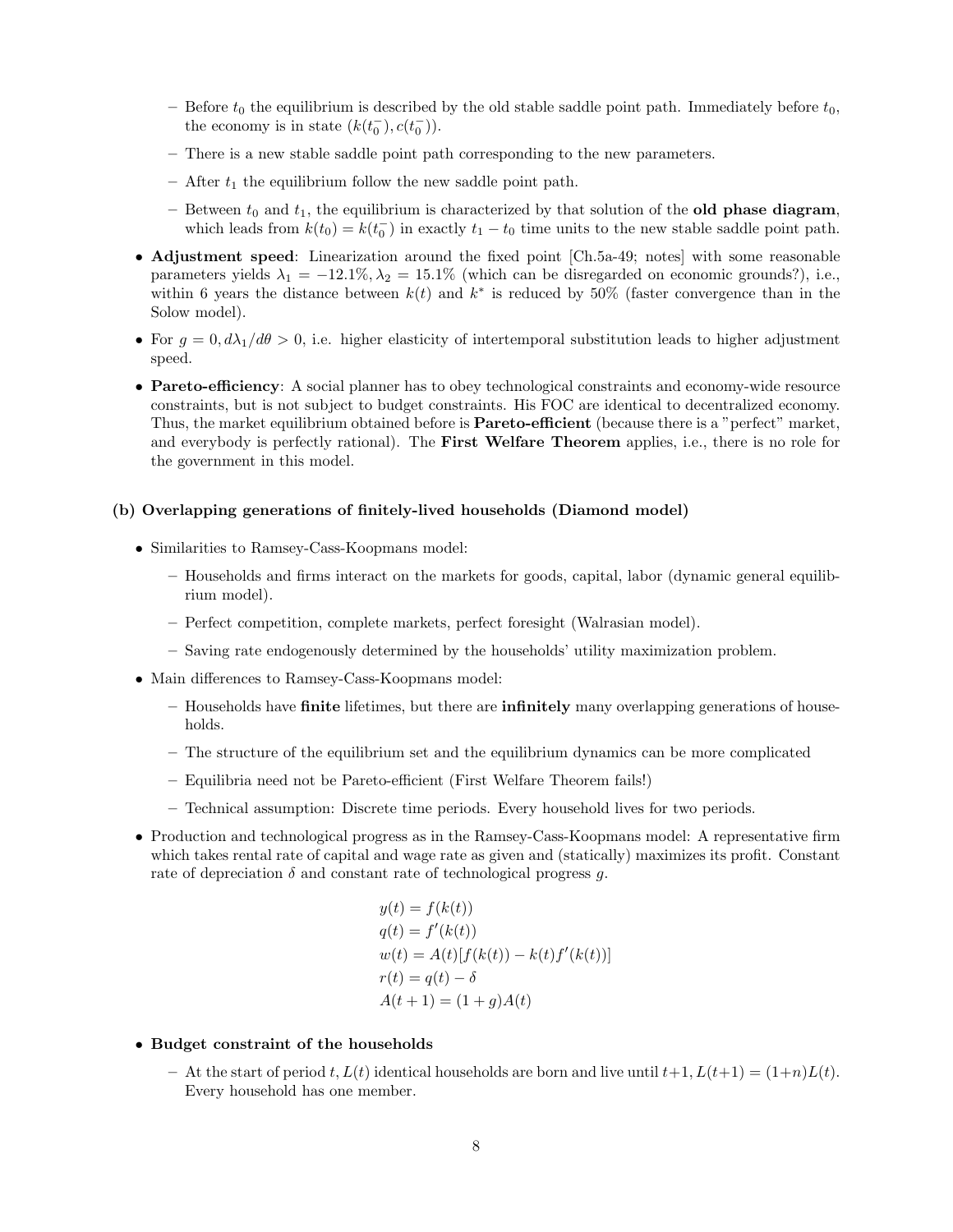- Every households works in its first period of life, but do not work in the second period. It consumes in both periods of life.
- $-C_t(t) + \frac{C_t(t+1)}{1+r(t+1)} = w(t)$  (total lifetime labor income)
- Equivalently,  $C_t(t) = (1-s_t)w(t)$  and  $C(t+1) = [1+r(t+1)]s_tw(t)$ , where  $s_t = [w(t)-C_t(t)]/w(t)$ denotes the saving rate of the household (in first period of life, there is no bequest).

### • Utility maximization of the households:

$$
\max U(C_t(t)) + \beta U(C_t(t+1))
$$

s.t. budget constraint, where  $\beta > 0$  is the weight given to old-age utility relative to young-age utility (time preference factor).

• FOC (Euler Equation):

$$
U'(C_t(t)) = \beta[1 + r(t+1)]U'(C_t(t+1))
$$

, which can be solved for  $C_t(t), C_t(t + 1)$  or for  $s_t$  as functions of  $w(t), r(t + 1)$ , i.e, we obtain  $s_t =$  $S(w(t), r(t+1)).$ 

• Capital accumulation:

$$
K(t + 1) = s_t w(t) L(t) = S(w(t), r(t + 1)) w(t) L(t)
$$

or equivalently

$$
k(t+1) = \frac{S(w(t), r(t+1))w(t)}{(1+n)A(t+1)}
$$

which together with FOC for profit maximization yields

$$
k(t+1) = \frac{S(A(t)W(k(t)), R(k(t+1)))W(k(t))}{(1+n)(1+g)}
$$

where  $W(k) = f(k) - f'(k)k$  and  $R(k) = f'(k) - \delta$ .

- Every sequence  $(k(t))_{t=0}^{+\infty}$  which satisfies this difference equation as well as the initial condition  $k(0)$ is an equilibrium. A constant sequence (fixed point of the difference equation) corresponds to a **balanced growth path.** For a balanced growth path to exist, the explicit dependence on  $A(t)$  should vanish.
- CES utility function: Assume  $U$  is given by

$$
U(C) = \begin{cases} \frac{C^{1-\theta}-1}{1-\theta} & \text{if } \theta \neq 1\\ \ln C & \text{if } \theta = 1 \end{cases}
$$

then we obtain

$$
S(w,r) = \frac{\beta^{1/\theta} (1+r)^{(1-\theta)/\theta}}{1 + \beta^{1/\theta} (1+r)^{(1-\theta)/\theta}}
$$

In this case, the saving rate is independent of the wage rate and increasing or decreasing w.r.t. the interest rate r depending on whether the substitution effect dominates ( $\theta$  < 1) or the income effect dominates  $(\theta > 1)$ . If  $\theta = 1$ ,  $S(w, r) = \beta/(1 + \beta)$ , i.e., the saving rate is constant.

• Cobb-Douglas technology and logarithmic utility: Suppose U has CES with  $\theta = 1$  and  $f(k) = Bk^{\alpha}$ . Then  $S(w, r) = \beta/(1 + \beta), W(k) = (1 - \alpha)Bk^{\alpha}, R(k) = \alpha Bk^{1-\alpha} - \delta.$ 

$$
k(t+1) = \frac{(1-\alpha)\beta B k(t)^{\alpha}}{(1+n)(1+g)(1+\beta)}
$$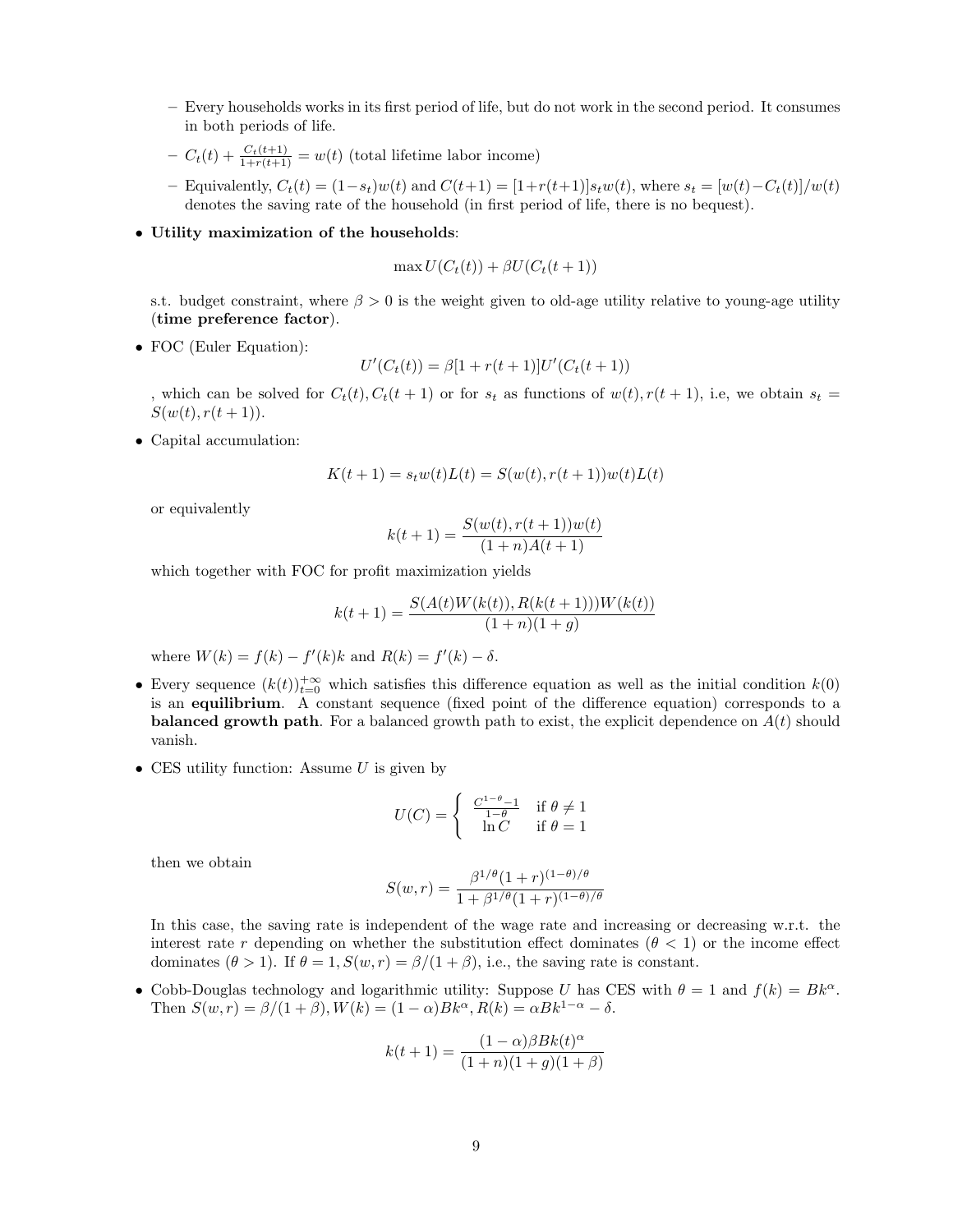– Graphically [notes] we obtain a unique balanced growth path which is globally stable:

$$
k^* = \left[ \frac{(1-\alpha)\beta B}{(1+n)(1+g)(1+\beta)} \right]^{1/(1-\alpha)}
$$

- Along the balanced growth path, per-capita GDP grows at the rate of technological progress, i.e.,  $k(t) = k^* A(t) L(T)$
- The fixed point  $k^*$  is increasing in B and  $\beta$  and decreasing in n and g.
- Adjustment speed: Within one generation, the distance to the steady state is reduced by two thirds.
- The general case (neither CES utility nor Cobb-Douglas technology), the equilibrium conditions allow for more complicated solutions:
	- Multiple balanced growth paths. The initial capital endowment determines to which balanced growth path the economy converges. Sensitivity with respect to initial conditions. Historydependence. Poverty traps.
	- There may exist multiple values of  $k(t + 1)$  which are consistent with the equilibrium condition and a given value of  $k(t)$ . Possibility of multiple equilibria and sunspot equilibria (self-fulfilling prophecies). Extrinsic uncertainty can affect the equilibria (in line with rationality; Keynes: "animal spirits")
- Welfare analysis: Equilibria can be inefficient, i.e., a social planner may be able to improve upon the market equilibrium (Pareto-improvement). E.g. when young generation saves to much, the introduction of a pay-as-you-go pension system can allow all households to consume more in all periods [Ch.5b-59].
- In traditional neoclassical growth theories (Solow-Swan, Ramsey-Cass-Koopmans, Diamond model), the long-run growth rate of the economy is determined solely by the rate of technological progress (which is exogenous). Capital accumulation alone cannot lead to long-run growth.
- Neoclassical growth theories cannot explain the high dispersion of growth rates and per-capita GDP levels across countries.

# 6 "New" growth theories

#### (a) Human capital and the cross-country income distribution

- Human capital  $=$  acquired skills (embodied to person, 100% depreciation when you die).
- Cobb-Douglas production function with three input factors:

$$
Y(t) = K(t)^{\alpha} H(t)^{\beta} [A(t)L(t)]^{1-\alpha-\beta}
$$
  
\n
$$
\dot{L}(t) = nL(t)
$$
  
\n
$$
\dot{A}(t) = gA(t)
$$
  
\n
$$
\dot{K}(t) = s_K Y(t) - \delta_K K(t)
$$
  
\n
$$
\dot{H}(t) = s_H Y(t) - \delta_H H(t)
$$

- Standard Solow-Swan model is a special case of this model with  $\beta = 0$
- Exogenous technological progress.
- $y(t) = k(t)^{\alpha}h(t)^{\beta}$ , so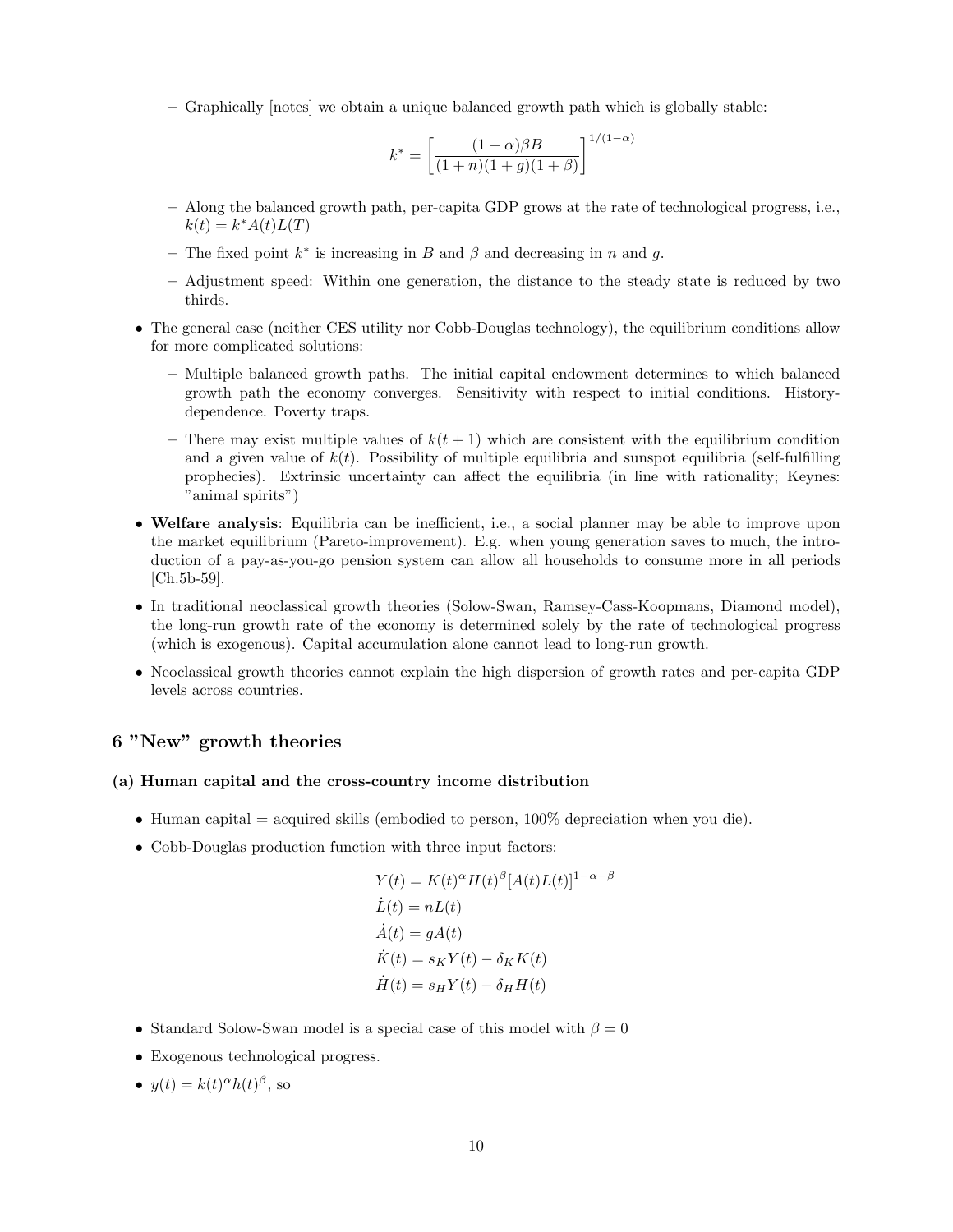- $\gamma_k(t) = \gamma_K(t) \gamma_A(t) \gamma_L(t) = s_K \frac{y(t)}{k(t)} \delta_K g n$  and therefore
- $\dot{k}(t) = s_K k(t)^\alpha h(t)^\beta (n + g + \delta_K)k(t)$  and
- $\dot{h}(t) = s_H k(t)^\alpha h(t)^\beta (n + g + \delta_K)h(t)$
- Phase diagram analysis shows that all solutions converge to the fixed point  $(k^*, h^*)$  [Ch.6a-63; notes]
- Elasticities: Assuming  $\delta_K = \delta_H = \delta$ , the elasticity of long-run per-capita output w.r.t. the saving rate  $s_K$  is

$$
\frac{d\tilde{y}^*/\tilde{y}^*}{ds_K/s_K} = \frac{d\ln \tilde{y}^*}{d\ln s_K} = \frac{\alpha}{1-\alpha-\beta}
$$

and

$$
\frac{d\tilde{y}^*/\tilde{y}^*}{d(n+g+\delta)/(n+g+\delta)} = -\frac{\alpha+\beta}{1-\alpha-\beta}
$$

- If  $\beta > 0$  instead of  $\beta = 0$ , the elasticities are larger, and therefore small differences in the saving rate and the population growth rate can explain larger differences in per-capita income levels.
- $\beta$  is that fraction of income that is earned by human capital ("income share of skills")
- According to an empirical estimation by Mankiw, Romer and Weil (1992), the standard Solow-Swan model cannot explain the data as well as the variant including human capital.

#### (b) Returns to scale and the AK-model

- In traditional neoclassical growth models without technological progress, long-run growth of per-capita GDP is ruled out by diminishing maringal returns of capital (second Inada condition).
- E.g.,  $\tilde{y} = A\tilde{k}(t)^{\alpha}$  with  $A > 0, \alpha \in (0, 1)$ . Then  $\gamma_{\tilde{y}}(t) = \alpha \gamma_{\tilde{k}}(t) < \gamma_{\tilde{k}}(t)$ . In the long-run, the income generated in the economy is too small to finance the capital stock.
- Without exogenous technological progress, a balanced growth path with a positive growth rate of percapita GDP can only exist if the technology  $F$  has non-decreasing returns to scale with respect to the accumulable factors of production (e.g., physical capital, human capital).
- This is only possible if
	- (i) F has constant returns to scale and all production factors are accumulable, e.g.,  $F(K, H, S, ...)$  $AK^{\alpha_1}H^{\alpha_2}S^{1-\alpha_1-\alpha_2} \implies AK\text{-model (constant returns to scale, but all factors are accumulate)}$
	- (ii) F has increasing returns to scale, e.g.,  $F(K, H, S, \ldots, L) = AK^{\alpha_1}H^{\alpha_2}S^{1-\alpha_1-\alpha_2}L^{\beta}$  (increasing returns to scale)
- AK-model: Ramsey-Cass-Koopmans model with a single production factor (capital) and constant returns to scale

$$
\dot{L}(t) = nL(t), Y(t) = AK(t), g = 0
$$
  

$$
w(t) = 0, r(t) = A - \delta, R(t) = (A - \delta)t
$$

As  $q = 0$ , there is no exogenous technological progress!

• Equilibrium conditions in per-capita terms:

$$
\dot{k}(t) = Ak(t) - (n+\delta)k(t) - c(t)
$$
  
\n
$$
\dot{c}(t) = c(t)(A - \delta - \rho)/\theta
$$
  
\n
$$
k(0) = k_0
$$
  
\n
$$
\lim_{t \to +\infty} e^{-(A - \delta - n)t} k(t) = 0
$$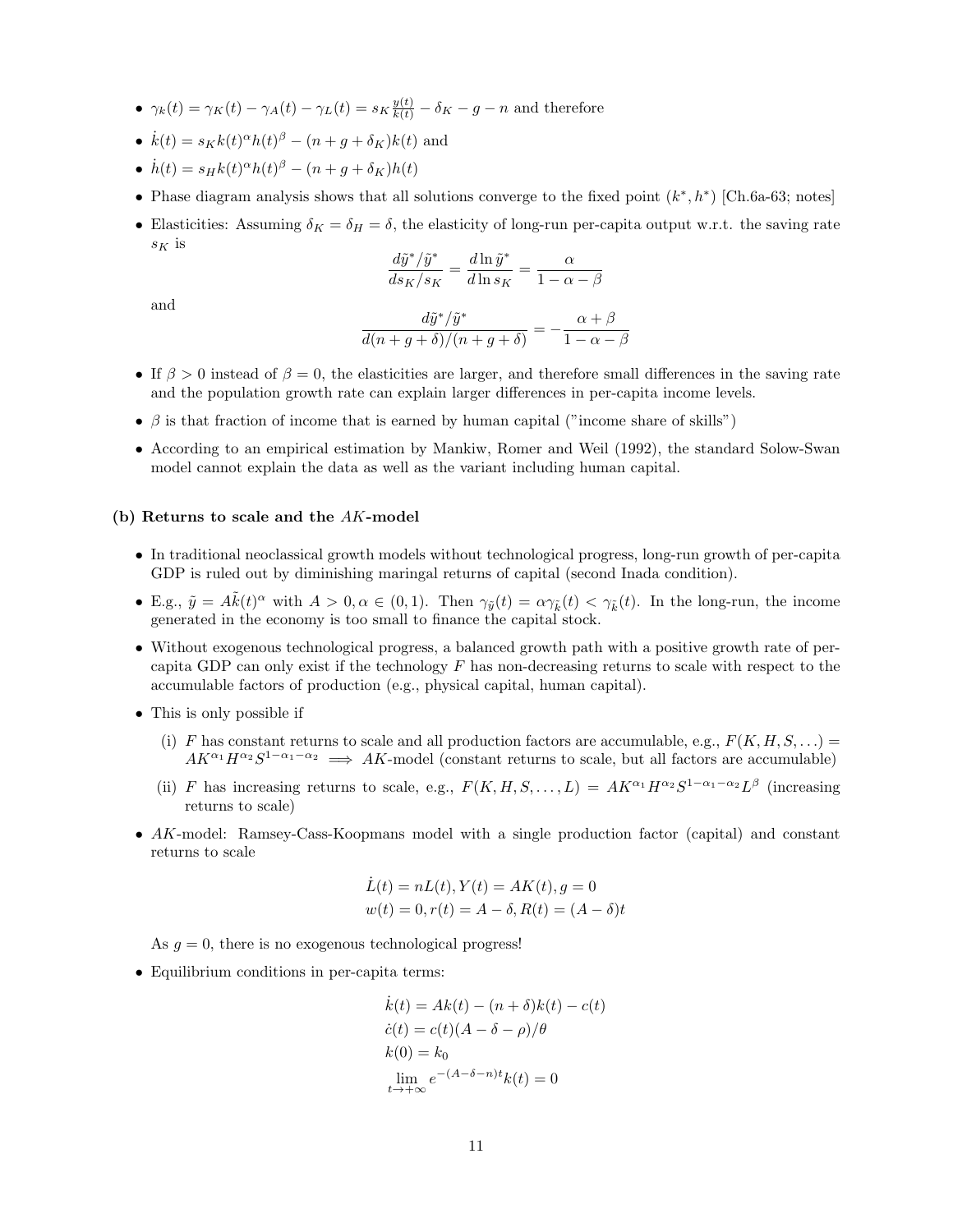- If  $A > \delta + \rho$ , there will be positive growth of per-capita consumption.
- If  $A-(n+\delta) > (A-\delta-\rho)/\theta$ , then for every  $k_0$  there is an unique solution, which is a balanced growth path with  $\gamma_k(t) = \gamma_c(t) = \gamma_y(t) = (A - \delta - \rho)/\theta > 0$  (there is no convergence among countries; the economy is always on the balanced growth path)
- Implications of the  $AK$ -model
	- No transitional dynamics; every solution of the model is a balanced growth path.
	- The model does not predict convergence of per-capita GDP levels (not even conditional  $\beta$  convergence; there can be even difergence if  $\rho_1 > \rho_2$
	- The growth rate depends on policy, i.e., economies with different tax rates that are otherwise identical exhibit diverging growth paths.
	- An income share of capital of 1 (i.e., the wage rate is 0) and unstable cross-country distributions of per-capita income levels are unrealistic.

#### (c) Learning-by-doing and knowledge spillover

- Examples of knowledge: scientific results, product designs, production processes (contrary to human capital, knowledge is not embodied).
- Non-rival good, but often excludable good (secrecy, patents).
- Knowledge increases both through learning-by-doing (external effect of production) and research and development, incentivized through future profits (market power through imperfect competition is essential).
- Increasing returns to scale on the firm level are neither consistent with the replication argument nor with perfect competition.
- Thus, in this model, there is a continuum of identical firms  $i \in [0,1]$  with **individual** production function

$$
Y_i(t) = F(K_i(t), A(t)L_i(t)) = K_i(t)^{\alpha} [A(t)L_i(t)]^{1-\alpha}, \alpha \in (0,1)
$$

So there are constant returns to scale w.r.t  $K_i(t)$ ,  $L_i(t)$ .

- External effect: Every firm takes the labor efficiency  $A(t)$  as given, because they cannot affect  $A(t)$ . However, the actions of all firms together do determine the evolution of  $A(t)$ !
- Non-rivalness of knowledge.
- Due to the external affect, the aggregate production function is different from the individual one!
- Learning-by-doing: efficiency of labor is increased, but this effect is not taken into account by firms when they make their investment decision. Thus, the efficiency of labor is an increasing function of the aggregate capital stock:

$$
A(t) = BK(t)
$$

with  $B > 0$ 

• Perfect competition and identical firms (i.e.,  $K_i(t) = K(t), L_i(t) = L(t)$ 

$$
r(t) = F_1(K_i(t), A(t)L_i(t)) - \delta = \alpha [BL(t)]^{1-\alpha} - \delta
$$
  

$$
w(t) = A(t)F_2(K_i(t), A(t)L_i(t)) = (1 - \alpha)K(t)B^{1-\alpha}L(t)^{-\alpha}
$$

• The aggregate production function:

 $Y(t) = K(t)^{\alpha} [A(t)L(t)]^{1-\alpha} = K(t)[BL(t)]^{1-\alpha}$ 

which exhibits increasing returns to scale w.r.t.  $K(t)$ ,  $L(t)$ !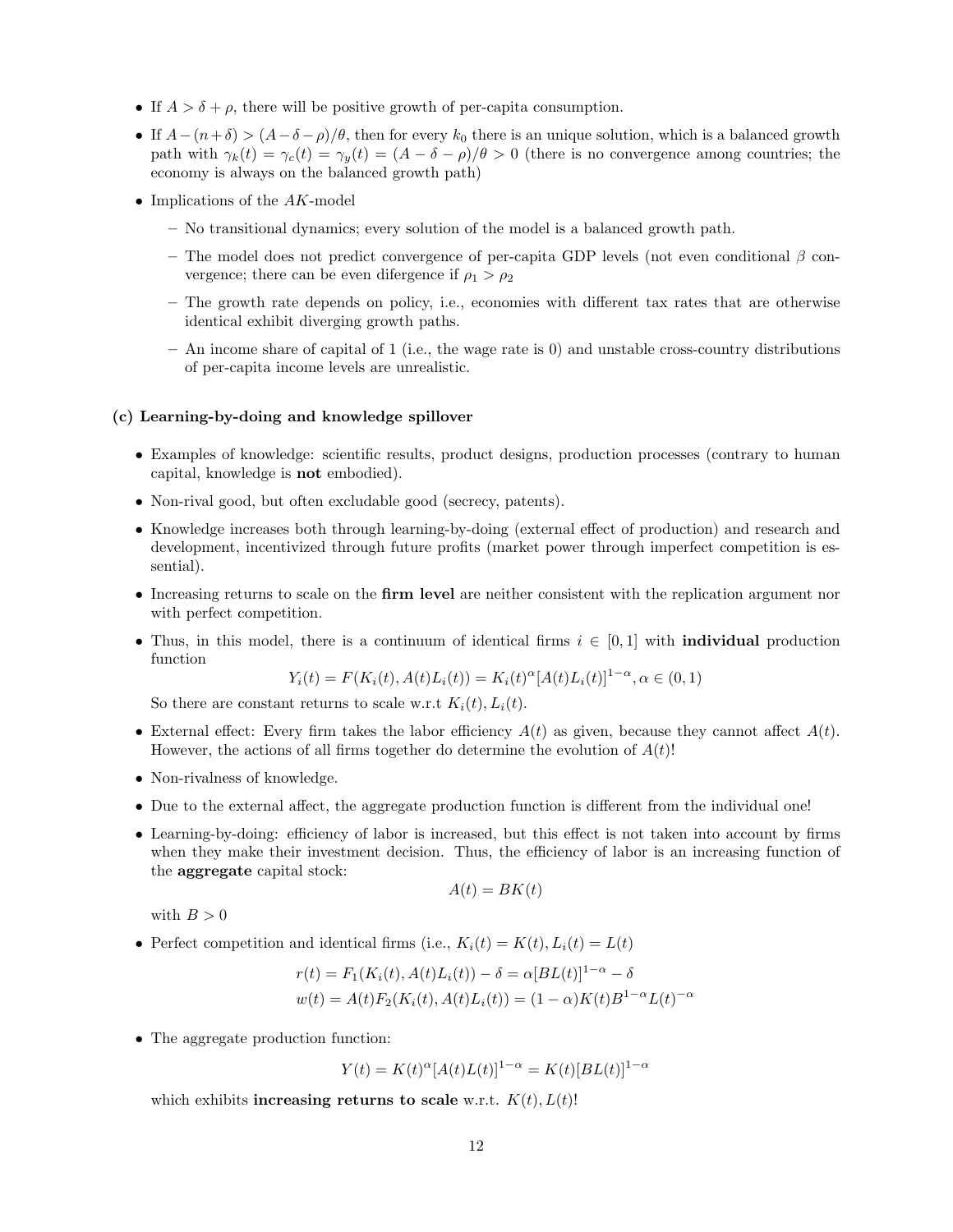• Supposing  $L(t) = L$ , the optimality conditions for the households are

$$
\dot{\tilde{k}} = w(t) + r(t) + \tilde{k} - \tilde{c} = (BL)^{1-\alpha}\tilde{k}(t) - \delta\tilde{k}(t) - \tilde{c}(t)
$$

$$
\dot{\tilde{c}}(t) = \tilde{c}(t)[r(t) - \rho]/\theta = \tilde{c}(t)[\alpha(BL)^{1-\alpha} - \delta - \rho]/\theta
$$

- As in the AK-model, under certain conditions, for every  $\tilde{k}_0$  there exists a unique solution and this solution is a balanced growth path.
- The growth rate depends on the size of the economy  $L$  (scale effect).
- If there were population growth  $n > 0$ , this model would predict explosive growth. A model with weaker spillover  $A(t) = BK(t)^{\epsilon}$  with  $\epsilon < 1$  also works for  $n > 0$ .
- Social planner solution: Because of the external effect, the decentralized equilibrium is not Pareto optimal. A social planner would optimize the households' utility function

$$
\int_{t=0}^{+\infty} e^{-\rho t} [\tilde{c}(t)^{1-\theta} - 1]/(1-\theta) dt
$$

s.t. economy-wide resource constraint

$$
\dot{\tilde{k}}(t) = \tilde{y}(t) - \tilde{c}(t) - \delta \tilde{k}(t)
$$

where  $\tilde{y}(t) = (BL)^{1-\alpha} \tilde{k}(t)$ 

• The Pareto-optimal growth rates on the balanced growth path is always larger than the equilibrium growth rate, because the social planner takes into account that investing new capital improves the technology. There is underinvestment in the competitive equilibrium. Due to the external effect, the First Welfare Theorem is violated.

#### (d) Research and development: the main ideas

- What are the incentives for process innovation in a partial equilibrium setting with an industry demand curve  $X = D(p)$ ?
- There is a large number of firms in the industry. The existing technology has constant marginal cost  $w$  (e.g. wage rate).
- Each firm can reduce the marginal cost to  $w/\lambda$  at a fixed cost  $\mu > 0$  ( $\lambda > 1$ ).
- Without any innovation, due to perfect competition  $p = w$  and all firms make zero profit.
- If a firm innovates and the new knowledge is non-excludable, the new equilibrium price will be  $p = w/\lambda$ , all firms except the innovator will make zero profits, and the innovator will have negative profit  $-\mu$ .
- Because of non-rivalness and non-excludability, the innovator cannot appropriate the gains for the innovation. There are no incentives to innovate.
- The social value of innovation is

$$
S = \int_{w/\lambda}^{w} D(p)dp - \mu = \int_{w/\lambda}^{w} [D(p) - D(w)]dp + D(w)[w - (w/\lambda)] - \mu
$$

where the first term captures the increase in consumer surplus due to **new customers** attracted by the lower price, the second term reflects the increased surplus for the existing customers, and the last term is the cost of the innovation.

• Still, innovation will only happen when there is temporary monopoly power for the innovator, he can keep his innovation secret of he can protect his rights by a patent.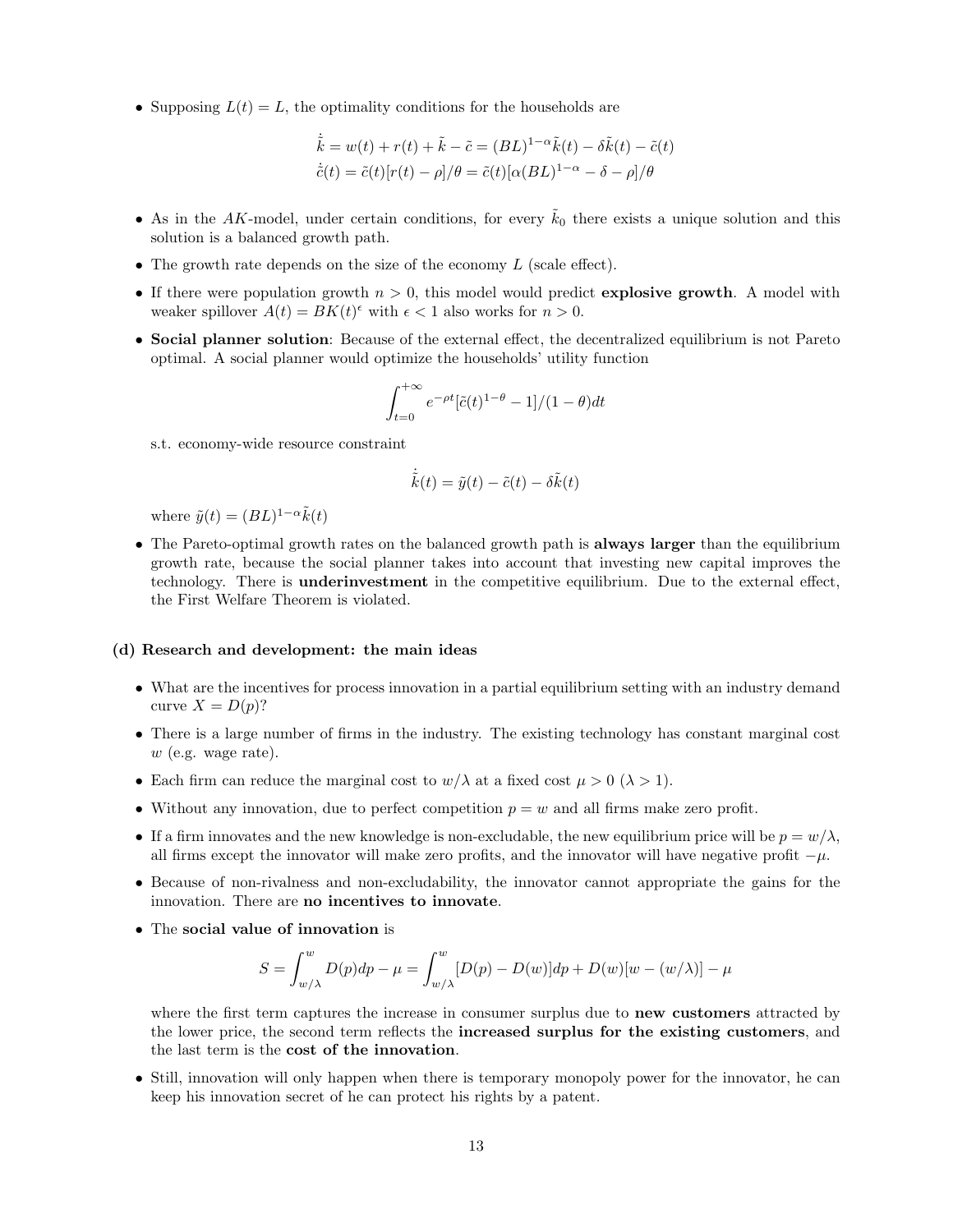- Patents: Under a fully enforced and perpetual patent, the innovator is able to undercut its competitors and capture the entire market (i.e., he gains ex-post monopoly power). This may create incentives for innovation!
- Assume  $D(p) = p^{-\epsilon}$  with elasticity  $\epsilon > 1$ .
- Drastic innovation:  $\lambda > \epsilon/(\epsilon-1)$ . A monopolist with marginal cost  $w/\lambda$  chooses p so as to maximize  $D(p)[p - (w/\lambda)]$ , yielding the monopoly price

$$
p_M \frac{\epsilon}{\epsilon - 1} \frac{w}{\lambda}
$$

satisfying  $w/\lambda < p_M \leq w$ . The monopoly profit is

$$
\pi_M(\mu) = D(p_M)[p_M - (w/\lambda)] - \mu
$$

• Non-drastic innovation:  $\lambda < \epsilon/(\epsilon - 1)$ . As the monopoly price  $p_M$  is now larger than w, setting  $p = p<sub>M</sub>$  does not attract any demand. However, the innovator can still capture the entire market by charging a price just below the competitive one. Thus, the innovator uses the limit price ("one cent less")

$$
p_L=w
$$

Then, the innovators net profit is

$$
\pi_L(\mu) = D(w)[w - (w/\lambda)] - \mu
$$

• The social value of the innovation and the creation of a monopoly is

$$
S_M = D(p_M)[p_M - (w/\lambda)] + \int_{p_M}^{w} D(p)dp - \mu = \pi_M(\mu) + \int_{p_M}^{w} D(p)dp
$$

respectively

.

$$
S_L = D(w)[w - (w/\lambda)] - \mu = \pi_L(\mu)
$$

- It holds that  $\pi_M(\mu) < S_M < S$  and  $\pi_L(\mu) = S_L < S$
- The social planner is at least as willing to adopt an innovation as the individual firm, because a monopolistic firm can only appropriate part of the additional consumer surplus generated by the innovation.
- Replacement effect: Suppose there is already an unrestricted monopolist producing at marginal cost w, setting the price  $\bar{p}_M = w\epsilon/(\epsilon - 1)$  and making profit  $\bar{\pi}_M = D(\bar{p}_M)(\bar{p}_M - w)$ .
- If the monopolist makes the innovation, it remains a monopolist, faces marginal cost  $w/\lambda$ , charges  $p_m$ and makes profit  $\pi_M(\mu)$ . The value of the innovation to the monopolist is then

$$
\Delta \pi = \pi_M(\mu) - \bar{\pi}_M
$$

which can be both positive or negative, depending on  $\mu$  and  $\epsilon$ .

- If not the monopolist (incumbent) makes the innovation, but a competing firm (entrant), then the value to that firm is  $\pi_M(\mu)$  (drastic innovation).
- Generally,

$$
\Delta \pi_M < \pi_M(\mu)
$$

So the incumbent has a weaker incentive to innovate than an entrant, because the innovation will replace its own already existing profits (Schumpeter's creative destruction).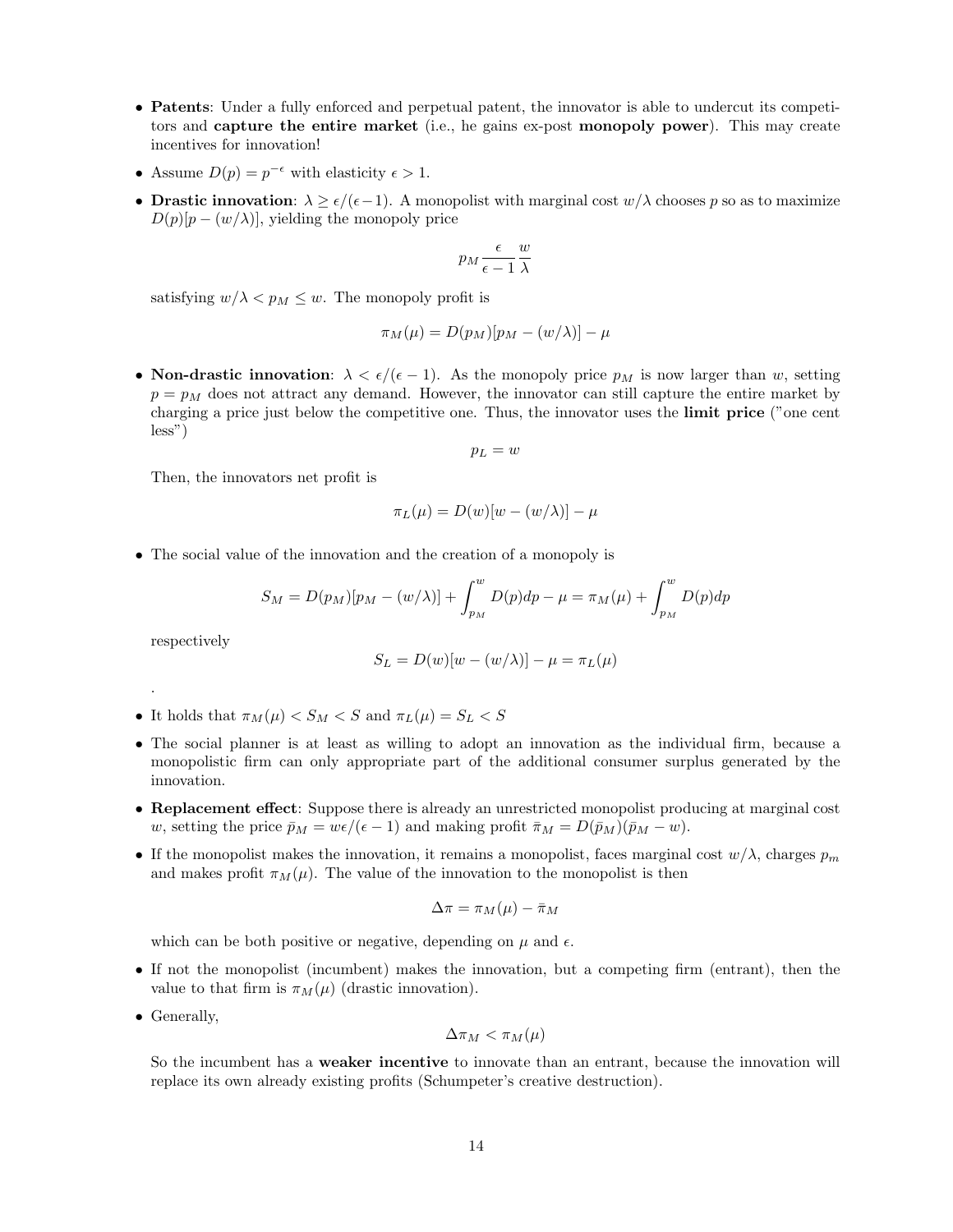# Business cycle theory

# 1. Introduction and stylized facts

- Business cycle are short-run fluctuations of macroeconomic variables around their long-run trends.
- Trend and cycle component:  $Y_t = \overline{Y}_t \tilde{Y}_t$ , or in logarithmic terms  $y_t = \overline{y}_t + \tilde{y}_t$
- Hodrick-Prescott filter: trend  $(\bar{y}_t)_{t=1}^T$  is defined as the solution of the minimization problem

$$
\sum_{t=1}^{T} (y_t - \bar{y}_t)^2 + \lambda \sum_{t=2}^{T-1} [(\bar{y}_{t+1} - \bar{y}_t) - (\bar{y}_t - \bar{y}_{t-1})]^2 \to \min
$$

where  $\lambda$  is a relative weight to keep the trend smooth.

### 2. Real business cycle theory

- (a) The standard model
	- Main assumptions:
		- Walrasian models (complete markets, perfect competition, no external effects, no asymmetric information)
		- Money is neutral (change in the money supply affect nominal variables but they do not affect real variables). No nominal variables.
		- Real demand and supply shocks are the only causes of the business cycle
	- standard RBC model (Kydland and Prescott 1982, Long and Plosser 1983) is similar to the Ramsey-Cass-Koopmands model, but with three major differences: stochastic technology shocks, endogenous labor supply, discrete time formulation.
	- Cobb-Douglas production function:  $Y_t = K_t^{\alpha} (A_t L_t)^{1-\alpha}, 0 < \alpha < 1$
	- $\ln A_t = \ln A_0 + gt + \tilde{a}_t$ , whereby the productivity shocks  $(\tilde{a}_t)_{t=0}^{+\infty}$  are an AR(1) process:

$$
\tilde{a}_t = \rho_A \tilde{a}_{t-1} + \epsilon_t
$$

- $-1 < \rho_A < 1$  (autocorrelation coefficient).  $\epsilon_t$  is white noise (i.i.d. with  $E(\epsilon_t) = 0$ ).
- Real interest rate:  $r_t = \alpha K_t^{\alpha-1} (A_t L_t)^{1-\alpha} \delta = \alpha Y_t / K_t \delta$
- Real wage:  $w_t = (1 \alpha)K_t^{\alpha} A_t^{1 \alpha} L_t \alpha = (1 \alpha)Y_t/L_t$
- Population in t is  $N_t$ , growing at constant n, i.e.,  $N_t = N_0 e^{nt}$  or  $\ln N_t = \ln N_0 + nt$
- Aggregate labor supply in t is  $L_t$ . Per-capita leisure ("unemployment rate") is  $1-L_t/N_t$  (endogenous labor supply decision)
- Instantaneous utility of individual in t is  $U(C_t/N_t, 1 L_t/N_t)$ , and time-preference rate  $\rho$
- Simplifying assumption:  $U(C/N, 1 L/N) = \ln(C/N) + b \ln(1 L/N)$ , where  $b > 0, n < \rho$  and  $\theta = 1$  (level of risk aversion)
- Social planner's problem

$$
E_0\{\sum_{t=0}^{+\infty}e^{-\rho t}N_tU(C_t/N_t, 1-L_t/N_t)\}
$$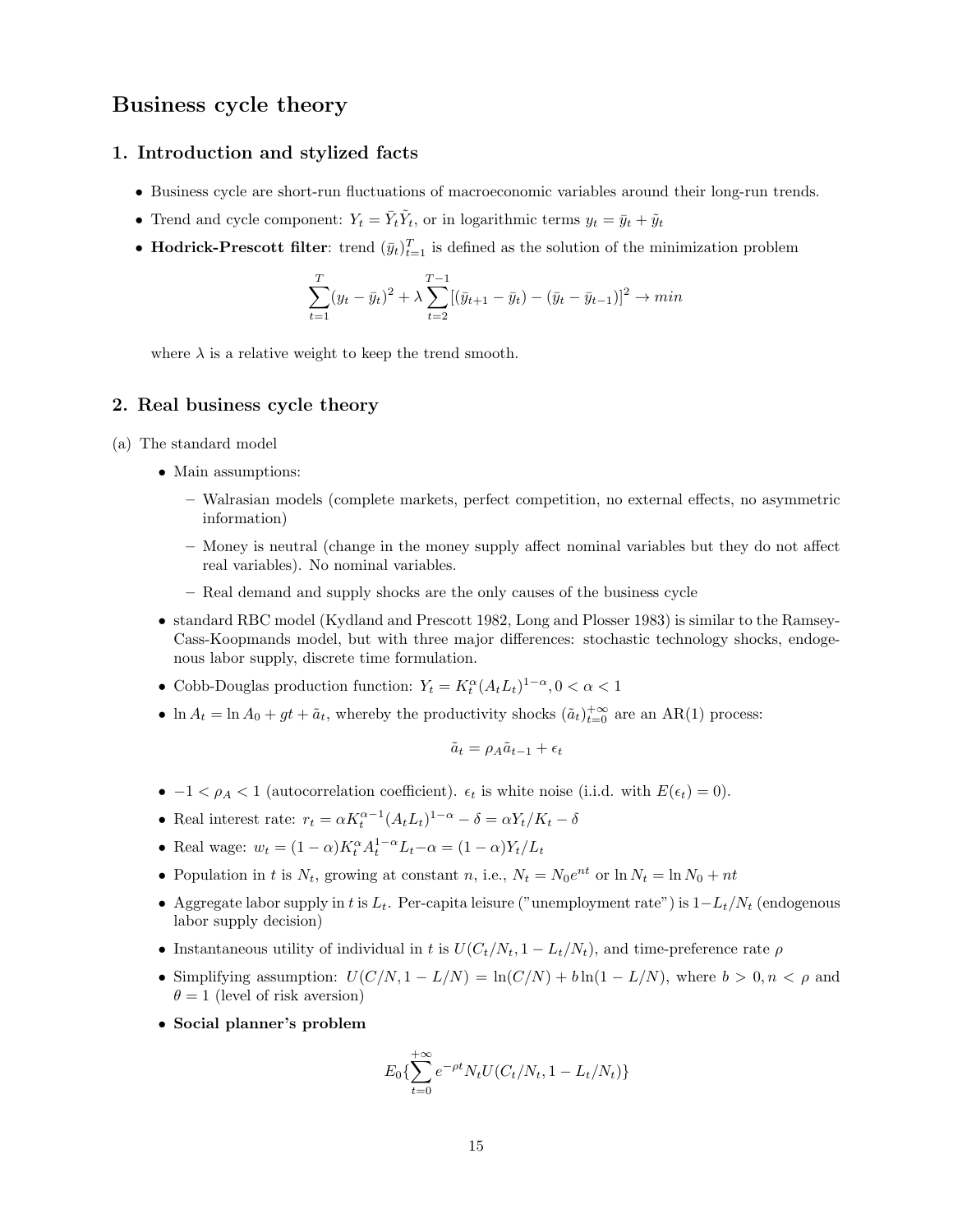s.t. technological constraint

$$
K_{t+1} = (1 - \delta)K_t + K_t^{\alpha}(A_t L_t)^{1-\alpha} - C_t
$$

- exogenously given productivity shocks  $\implies$  stochastic optimization problem  $\implies$  decision maker maximizes expected utility w.r.t information available in t, choosing  $C_t$  (resp.  $K_{t+1}$ ) and  $L_t$
- Optimality conditions c.f. Ch.2a-10, notes
- FOC for  $L_t$  and  $K_{t+1}$  yield stochastic Euler equation:

$$
e^{-(\rho - n)} E_t \frac{1 + r_{t+1}}{C_{t+1}} = \frac{1}{C_t}
$$

If  $\rho$  is large relative to real interest rate  $r_{t+1}$ , then it is optimal to choose current consumption higher then expected future consumption. If it is small, choose an increasing consumption path.

• Intertemporal substitution of labor (Ch.2a-12, notes):

$$
\frac{1}{N_t - L_t} = e^{-(\rho - n)} E_t \left[ \frac{w_t}{w_{t+1}} \frac{1 + r_{t+1}}{N_{t+1} - Lt + 1} \right]
$$

- The more real wage is expected to increase from  $t$  to  $t + 1$ , the smaller  $L_t$  should be chosen.
- The higher the expected real interest rate for  $t + 1$ , the higher  $L_t$  should be chosen.
- Shocks affect productivity and thereby factor prices, which in turn affects employment.
- (b) A special case
	- General RBC model cannot be solved analytically, but the special case with  $\delta = 1$  (full depreciation of capital) can be solved.

$$
Y_t = K_t^{\alpha} (A_t L_t)^{1-\alpha} = C_t + K_{t+1} - (1 - \delta) K_t \implies K_{t+1} = Y_t - C_t
$$
  
\n
$$
K_{t+1} = s_t Y_t
$$
  
\n
$$
C_t = (1 - s_t) Y_t
$$
  
\n
$$
r_t = \alpha Y_t / K_t - \delta = \alpha Y_t / K_t - 1
$$
  
\n
$$
1 + r_t = \alpha Y_t / K_t
$$

• Together with the Euler equation this implies the non-linear stochastic equation(c.f. Ch2b-14)

$$
\frac{s_t}{1 - s_t} = e^{-(\rho - n)} \alpha E_t \frac{1}{1 - s_{t+1}}
$$

- Conjecture (by transversality conditions and feasibility of solutions): constant solution  $s_t = s_{t+1}$  $\hat{s} \implies \hat{s} = \alpha e^{n-\rho}$
- Labor supply:  $w_t/C_t = b/(N_t L_t)$
- Labor demand:  $w_t = (1 \alpha)Y_t/L_t$
- •

$$
\frac{L_t}{N_t} = \frac{1 - \alpha}{1 - \alpha + b(1 - \hat{s})} = 1 - \hat{u}
$$

where  $\hat{u}$  is "voluntary unemployment"

• Both the optimal saving rate and per-capita labor supply (and therefore unemployment rate) are constant, which is a result of the assumption (Cobb-Douglas production, logarithmic utility, full depreciation of capital)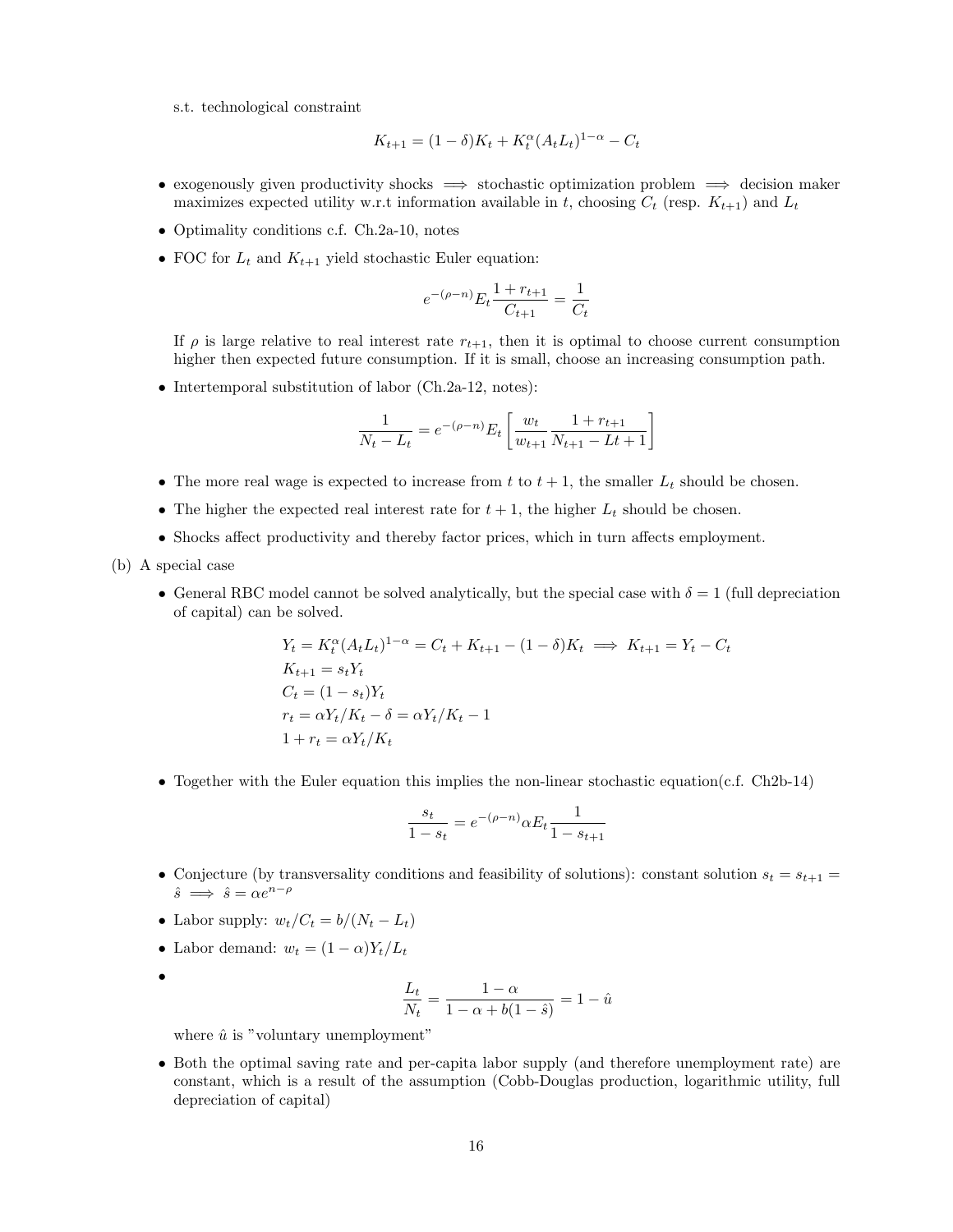• Dynamics of GDP (Ch2b-16, notes): Second order stochastic difference equation  $(D_1, D_2 \text{ constant})$ 

 $y_t = (\alpha + \rho_A)y_{t-1} - \alpha \rho_A y_{t-2} + (1 - \alpha)\epsilon_t + D_1 + D_2t$ 

• Trend component  $\bar{y}_t$  is defined as linear solution of

$$
\bar{y}_t = (\alpha + \rho_A)\bar{y}_{t-1} - \alpha \rho_A \bar{y}_{t-2} + D_1 + D_2 t
$$

where linearity reflects balanced growth path property.

• The only linear solution is  $\bar{y}_t = F + (n + g)t$  with F constant, and therefore

$$
\bar{Y}_t = e^{\bar{y}_t t} = e^F e^{(n+g)t}
$$

- The cycle component is then given by  $\tilde{y}_t = y_t \bar{y}_t$ .
- The cycle component is an  $AR(2)$  process:

$$
\tilde{y}_t = y_t - \bar{y}_t = (\alpha + \rho_A)\tilde{y}_{t-1} - \alpha \rho_A \tilde{y}_{t-2} + (1 - \alpha)\epsilon_t
$$

with  $V(\tilde{y}_t) \rightarrow +\infty$  as  $\rho_A \rightarrow 1$  ("random walk").

- With  $\rho_A$  close to one, the effects of shocks last for several years (impulse response analysis)  $\implies \rho_A$ is of crucial importance for the structure of the business cycle.
- Summary: The special case provides some insights (Ch.2b-22), but leads to unrealistic results, because the saving rate is constant (consumption, investment and production would have some volatility, contrary to observations) and the unemployment rate is constant (observed to be countercyclical).
- (c) The general case
	- Typical procedure to solve general DSGE models:
		- Compute balanced growth path of deterministic model (trend components):  $\bar{Y}_t$ ,  $\bar{C}_t$ ,  $\bar{L}_t$  etc.
		- Rewrite equilibrium conditions in logarithmic variables
		- Linearize equilibrium conditions around the trend component, yielding a system of equations which are linear in the cycle components:  $\tilde{y}_t = y_t - \bar{y}_t$  etc.
		- To solve the linear system, make a linear guess:  $\tilde{c}_t = \beta_{ck}\tilde{k}_t + \beta_{ca}\tilde{a}_t$
		- Determine  $\beta$ s (reaction coefficients) by substituting the linear guess into the log-linearized equilibrium conditions.
	- Deterministic model:  $N_t = N_0 e^{nt}$ ,  $A_t = A_0 e^{gt}$
	- Balanced growth path:  $\bar{K}_t = K_0 e^{(n+g)t}, \bar{C}_t = C_0 e^{(n+g)t}, \bar{L}_t = (1 \bar{u}) N_0 e^{nt}$
	- Substituting into the equilibrium conditions yields 5 equations, which can be solved for 5 unknowns  $\bar{u}, r_0, w_0, C_0, K_0$  (Ch.2c-24)

- Log-linearization Ch.2c-25, notes
- In the standard RBC model, equilibria are Pareto efficient.
- Business cycles are the reaction of the economy to exogenous (real) shocks.
- Criticism: For realistic results, one needs strong productivity shocks and a high elasticity of labor supply. Monetary shocks do not play any role.
- Under imperfect competition, distortionary taxation and external effects, equilibria are no longer Pareto efficient and the planner's solution differs from the equilibrium solution.

<sup>•</sup>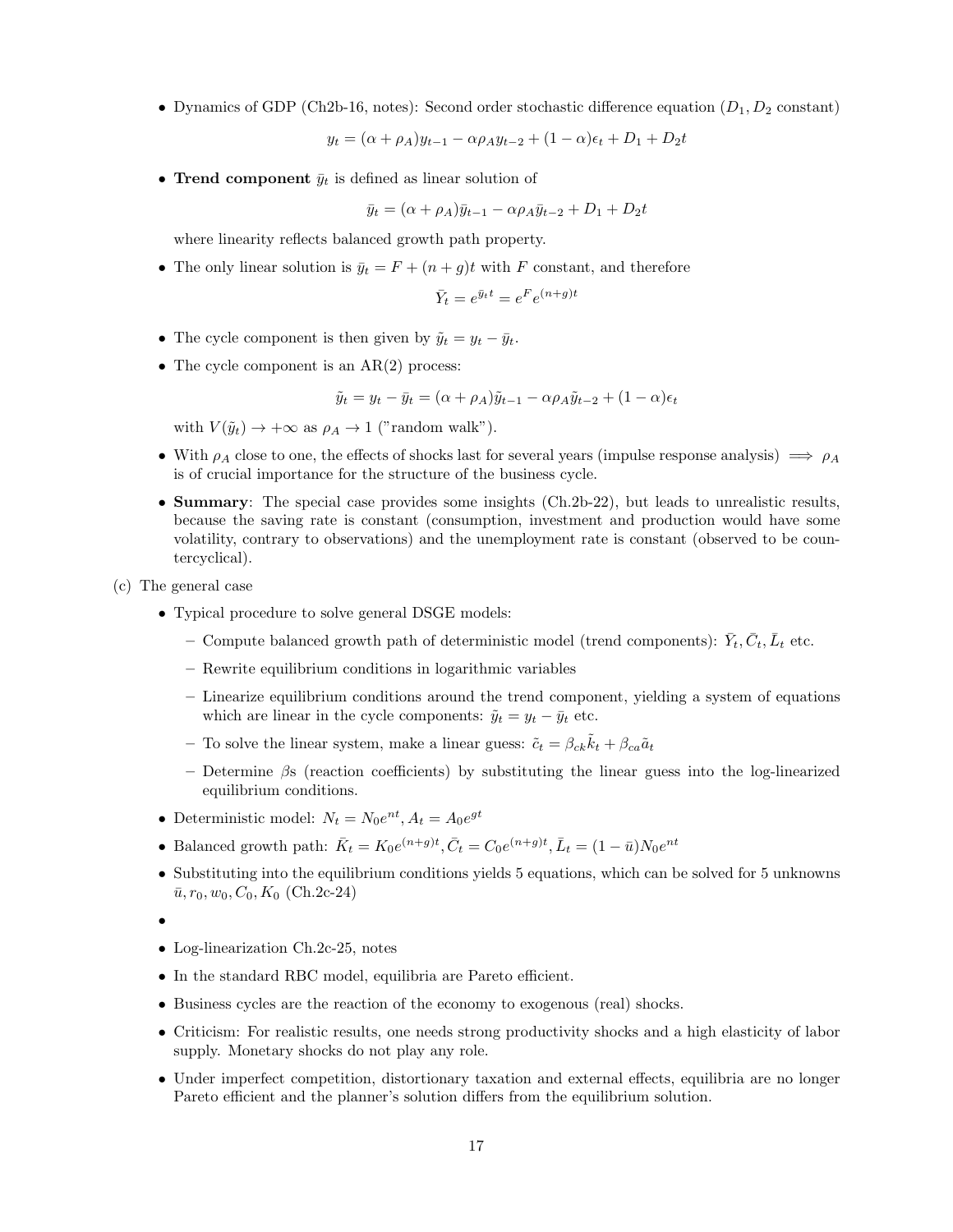### 3. New Keynesian theories

- (a) Review of traditional Keynesian analysis
	- Main assumptions: Nominal rigidity (prices do not adjust; constant); real and monetary demand and supply shocks are the main causes of business cycles.
	- Modelling strategy: Direct specification of relationships between variables (no optimization, microfoundation is not part of the model); expectations are usually not rational (i.e., model-consistent).
	- Simplicity and transparency, but welfare analysis is not possible, and no microfoundation.
	- Aggregate demand for goods and services in a closed economy can be decomposed in the following three components:  $C, I, G$
	- Aggregate supply of goods and services is given by GDP: Y
	- If goods market clears,  $Y = C + I + G$  (achieved through quantity adjustment, i.e., firms satisfy the demand and goods prices are fixed).
	- Private consumption  $C = C(Y T, r, \epsilon)$ , where Y T is disposable income,  $0 < C_1 < 1, C_3 > 0, r$ real interest rate,  $\epsilon$  "state of confidence" (sign of  $C_2$  depends on income- and substitution effects).
	- Private investment  $I = I(Y, r, \epsilon), I_1 > 0, I_2 < 0, I_3 > 0.$
	- Government consumption is entirely financed by taxes (balanced budget):  $G = T$  (exogenously given).
	- We assume  $C_1 + I_1 < 1$  and  $C_2 + I_2 < 0$
	- Assume trend components  $\overline{Y}, \overline{G}, \overline{\epsilon}$  given. Then  $\overline{r}$  is the solution of

$$
\bar{Y} = C(\bar{Y} - \bar{G}, \bar{r}, \bar{\epsilon}) + I(\bar{Y}, \bar{r}, \bar{\epsilon}) + \bar{G}
$$

• Taking total differentials (Ch.3a-32, notes) yields the IS-curve

$$
\tilde{y}_t = -\alpha_r \tilde{r} + \alpha_g \tilde{g} + \tilde{v}
$$

where parameters  $\alpha_r > 0, \alpha_q > 0$  and  $\tilde{v}$  represents a shock to the IS-curve.

• Demand for real money balance is

$$
M^D/P = L(Y, i)
$$

where  $M^D/P$  real money demand, M nominal money supply,  $M^D$  nominal money demand, i nominal interest rate, L money demand (liquidity preference) and  $L_1 > 0, L_2 < 0$ , because you forgo interest income.

- Assumption: Bonds yield interest, but cannot be used in transactions. Money does not yield interest, but can be used in transactions.
- Equilibrium on money and bonds market required that real money supply  $M/P$  equals real money demand  $M^D/P$ , i.e., the **LM-curve**

$$
M/P = L(Y, i)
$$

- Typical assumption:  $L(Y, i) kYe^{-\beta i}$ , where k and  $\beta$  are positive parameters.
- If  $\beta = 0$ , this simplifies to  $M = kPY$ , i.e., nominal GDP is proportional to nominal money supply, i.e., to carry out all transactions, each unit of money must be used  $1/k$  times (transaction velocity of money).
- $r = i \pi^e$  (expected, consistent inflation; but NOT necessarily "rational expectation" TODO what is the difference?), i.e, prices move, but slowly (Fisher equation).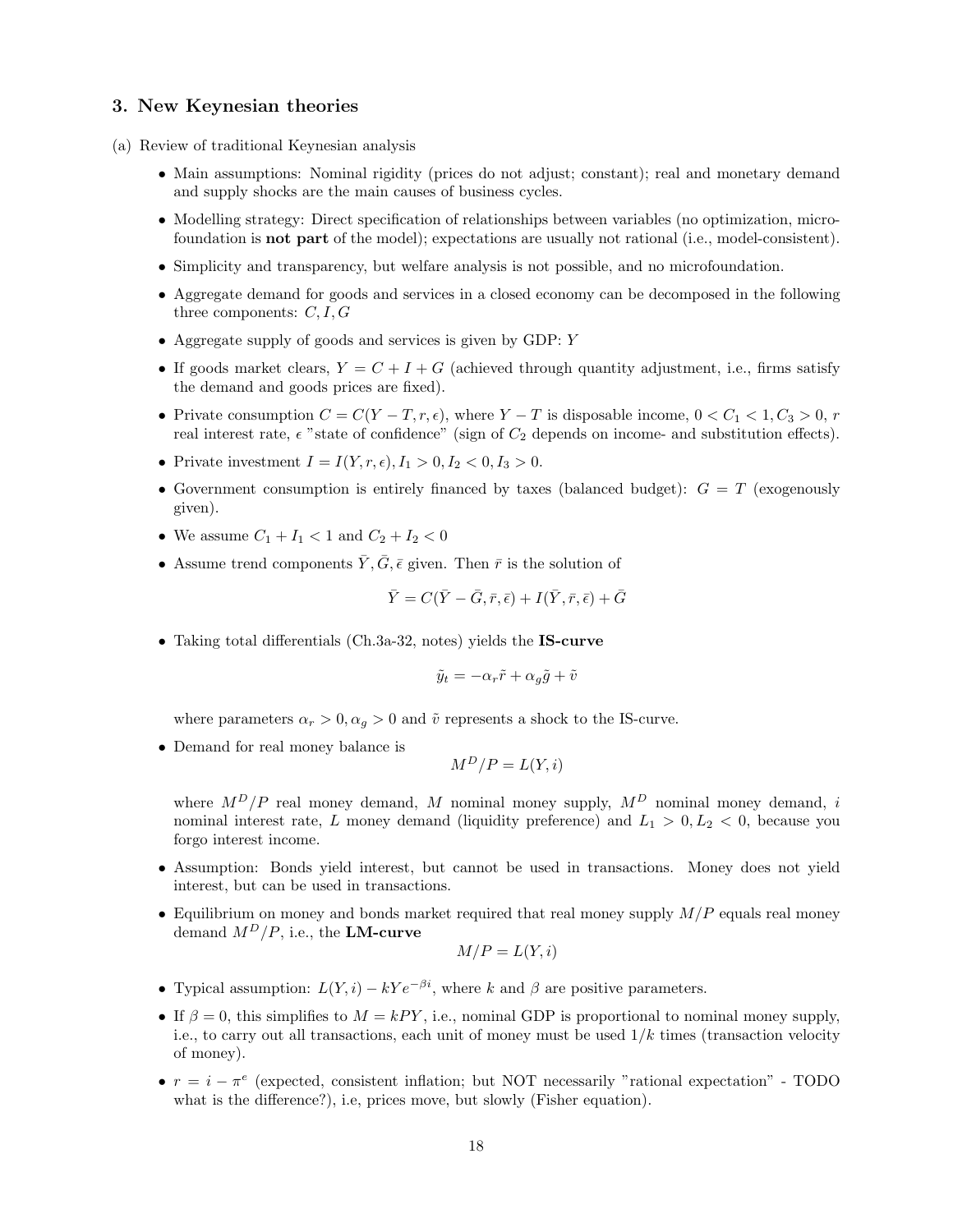- Taking logarithm yields  $m p = y \beta i + \kappa$
- LM-curve may include (monetary) shocks, e.g., transaction velocity of money may be stochastic.
- Along the trend,  $\bar{m} \bar{p} = \bar{y} \beta(\bar{r} + \pi^e) + \bar{\kappa}$ , which for the cycle component yields

$$
\tilde{m}-\tilde{p}=\tilde{y}-\beta\tilde{r}+\tilde{\kappa}
$$

- Theoretical arguments for positive relation between price level and output level (aggregate supply curve), based on the way firms set prices and wages (expectations about future prices).
- A typical form of the aggregate supply curve might look like

$$
p = p^e + \delta \tilde{y} + \tilde{\sigma}
$$

where  $p^e$  is the expected price level,  $\delta > 0$  constant,  $\tilde{\sigma}$  a supply shock.

• If expectations are formed in an adaptive way, e.g.,  $p^e = \bar{p} + \eta \tilde{p}$  with  $\eta \in (0,1)$  and  $\tilde{p}$  denoting last period's deviation of the price level from trend, this can be written as (Ch.3a-35)

$$
\tilde{p} = \eta \tilde{p}_- + \delta \tilde{y} + \tilde{\sigma}
$$

• A simple (traditional) Keynesian model: aggregate demand block (IS-curve plus LM-curve)

$$
\tilde{y}_t = -\alpha_r \tilde{r}_t + \alpha_g \tilde{g}_t + \tilde{v}_t
$$

$$
\tilde{m}_t - \tilde{p}_t = \tilde{y}_t - \beta \tilde{r}_t + \tilde{\kappa}_t
$$

and the aggregate supply curve

$$
\tilde{p}_t = \eta \tilde{p}_{t-1} + \delta \tilde{y}_t + \tilde{\sigma}_t
$$

which under some conditions can be solved for endogenous variables  $(\tilde{y}_t)_{t=0}^{+\infty}, (\tilde{r}_t)_{t=0}^{+\infty}$  and  $(\tilde{p}_t)_{t=0}^{+\infty}$ , which shows how these variables depend on the exogenous shocks and policy instruments.

- Criticism on traditional Keynesian models
	- The central assumption of price stickiness is not well captured by the model.
	- Money supply is treated as the central bank's instrument variables, but most nowadays most central banks target the (short term) nominal interest rate.
	- The consumption demand function and the investment demand function are not microfounded.
	- Expectations are not treated in a satisfactory way.
	- Lucas critique: Changes in policy affect behavior of the agents as well as their expectations, which invalidates the estimates from econometric models.

(b) The basic new Keynesian model

- Methodology as in RBC models (DSGE, rational expectations, microfoundation), but specific assumption about nominal rigidity.
- Reasons for nominal rigidity:
	- Nominal wages and/or goods prices are fixed by contracts with positive duration.
	- Price adjustment costs (menu costs).
	- Lags in the transmission of information, so not all prices reflect the most recent information.
- Prices are set by economic agents (not everyone is a price takes)  $\implies$  **imperfect information**  $\implies$  equilibria are not Pareto efficient (solution differs from the solution of the planning model).
- Infinitely-lived households who supply labor to firms and use the resulting income to buy a (single) consumption good.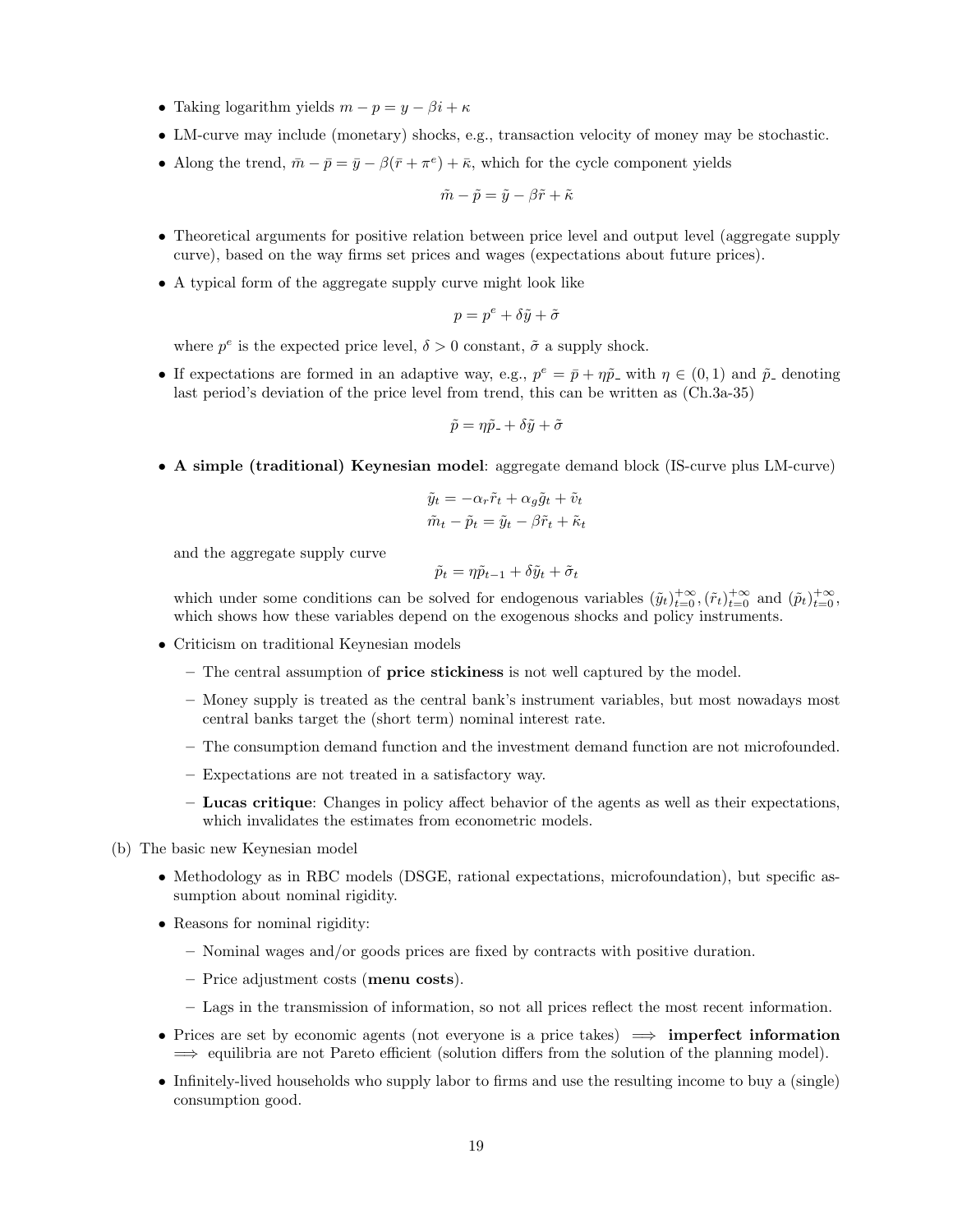- Income that is not used for consumption is saved, i.e., holding nominal one-period government bonds (or private credit).
- Final output (consumption good) is produced by **competitive firms** from a range of intermediated goods.
- Intermediate goods are produced from labor. Each intermediated good producer is a monopolist who sets a profit maximizing price (**monopolistic competition**).
- In any given period, only a certain fraction of intermediate goods producing firms can reset their prices (Calvo pricing; unrealistic assumption, but produces good results).
- The central bank sets the nominal interest rate.
- Simplifying assumptions: No capital, and hence, no investment.
- Money as a unit of account, but not as an asset (cashless limit economy).
- Productivity shocks and monetary policy shocks are the only source of uncertainty.
- No population growth.
- •

$$
U(C,L) = \frac{C^{1-\sigma}}{1-\sigma} - \frac{bL^{1+\phi}}{1+\phi}
$$

where  $\sigma > 0$  (CES),  $b > 0$  (weight parameter) and  $\phi > 0$ 

- Unit interval of identical households (per-household variables coincide with aggregate variables).
- Real consumption in t is denoted by  $C_t$ , labor supply  $L_t$ .
- The representative household maximizes

$$
E_0 \sum_{t=0}^{+\infty} \beta^t U(C_t, L_t)
$$

where  $\beta = e^{-\rho}$  and  $\rho > 0$  is the time-preference rate.

• Flow budget-constraint of the household:

$$
P_t C_t + B_t \le B_{t-1} (1 + i_{t-1}) + W_t L_t + D_t
$$

where  $P_t$  is the price of one unit of consumption,  $B_t$  bond holdings,  $i_t$  nominal interest rate,  $W_t$ nominal wage rate, and  $D_t$  nominal profits (imperfect competition!).

- Household chooses sequences of consumption rates, labor supplies and bond holdings.
- Optimality conditions (Ch.3b-42, notes; proof Ch.3b-43) yield:

$$
\bar{b} + \phi l_t = w_t - p_t - \sigma c_t
$$
  

$$
c_t = E_t(c_{t+1}) - (1/\sigma)[i_t - E_t(\pi_{t+1}) - \rho]
$$

where  $\pi_t = p_t - p_{t-1}$  is the rate of inflation from  $t - 1$  to t.

• Goods market clearing (New Keynesian IS-curve, i.e.,  $Y_t = C_t$ : All consumption goods produced in t must be consumed in t (no capital, no investment), i.e.,  $y_t = c_t$ . Together with the Euler equation, this yields the New Keynesian IS-curve:

$$
y_t = E_t(y_{t+1}) - (1/\sigma)[i_t - E_t(\pi_{t+1}) - \rho]
$$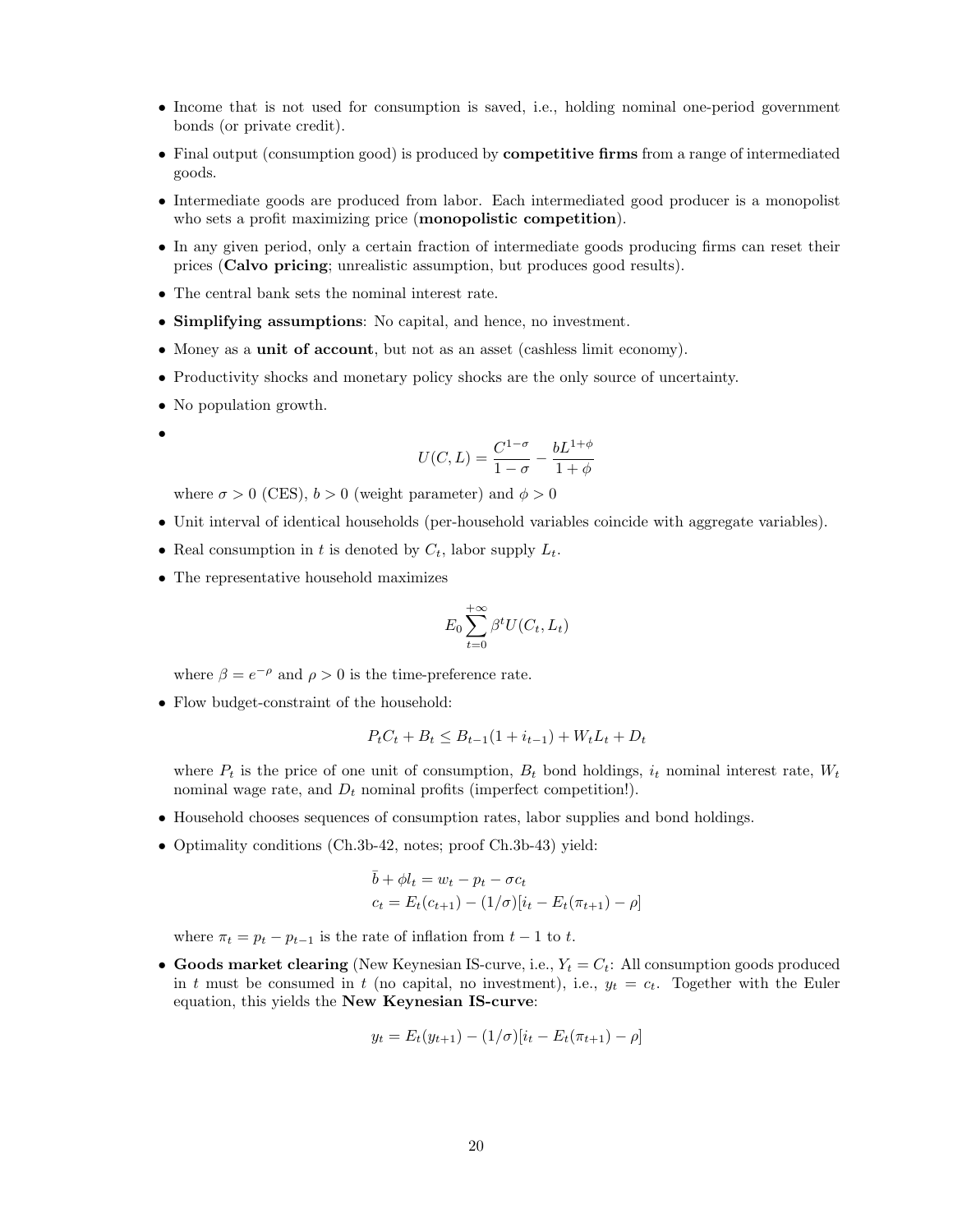• According to the Fisher identity, this is equal to

$$
y_t = E_t(y_{t+1}) - (1/\sigma)(r_t - \rho)
$$

i.e., current output depends positively on expected future output, and negatively on the real interest rate (difference to the traditional IS-curve: there are now expectations involved!).

• The final good (consumption good) is produced from a range  $[0, 1]$  of intermediate goods according to the CES production function (Dixit & Stiglitz model of monopolistic competition)

$$
Y_t = \left[ \int_0^1 Y_t(i)^{(\eta - 1)/\eta} di \right]^{\eta/(\eta - 1)}
$$

where  $\eta > 1$  describes the **elasticity of substitution** between the various inputs (Cobb-Douglas is a special case with  $\eta = 1$ ). Constant returns to scale.

• Final good firms take the intermediate goods price  $\{P_t(i)|i \in [0,1]\}$  as given, produce final output at minimal cost, and sell it at a price equal to marginal cost. The price  $P_t$  of one unit of the consumption good is therefore the minimum of

$$
\int_0^1 P_t(i)Y_t(i)di \text{ subject to } 1 = \left[ \int_0^1 Y_t(i)^{(\eta - 1)/\eta} di \right]^{\eta/(\eta - 1)}
$$

where the left expression are the total production costs.

• Therefore,

$$
P_t = \left[\int_0^1 P_t(i)^{1-\eta} di\right]^{1/(1-\eta)} \text{ and } Y_t(i) = \left[\frac{P_t(i)}{P_t}\right]^{-\eta} Y_t
$$

where  $P_t$  is the Dixit/Stiglitz price index.

- Each good  $i \in [0,1]$  is produced by a monopolist, facing demand  $Y_t(i) = [P_t(i)/P_t]^{-\eta} Y_t$  and having production function  $Y_t(i) = A_t L_t(i)$ , where  $A_t$  is the (random) productivity in t and  $L_t(i)$  the employment in firm i.
- Profit of firm  $i$  is

$$
D_t(P_t(i)) = P_t(i)Y_t(i) - W_t L_t(i) = [P_t(i)/P_t]^{-\eta} [P_t(i) - W_t/A_t]Y_t
$$

where  $W_t/A_t$  is the (nominal) marginal cost of intermediate goods production in t. If the firm could choose its price optimally in every period, it would choose

$$
P_t(i) = \frac{\eta}{\eta - 1}(W_t/A_t)
$$

i.e., a fixed factor times its nominal marginal cost (constant price-markup).

• Under flexible prices (no nominal rigidity), the logarithm of real marginal cost denoted by  $\mu$  is

$$
\mu = w_t - a_t - p_t = -\ln[\eta/(\eta - 1)]
$$

i.e., all intermediate goods producing firms choose the same price, i.e.,  $p_t = p_t(i)$  for all i.

- Optimal labor supply and goods market clearing gives  $\bar{b} + \phi l_t = w_t p_t \sigma y_t$ , optimal price setting gives  $\mu = w_t - a_t - p_t$ , and the production function yields  $y_t = a_t + l_t$ .
- Combining yields

$$
y_t^n = \frac{1+\phi}{\sigma+\phi}a_t + \frac{\mu+\bar{b}}{\sigma+\phi}
$$

as the output in the flexible price equilibrium (natural level of output).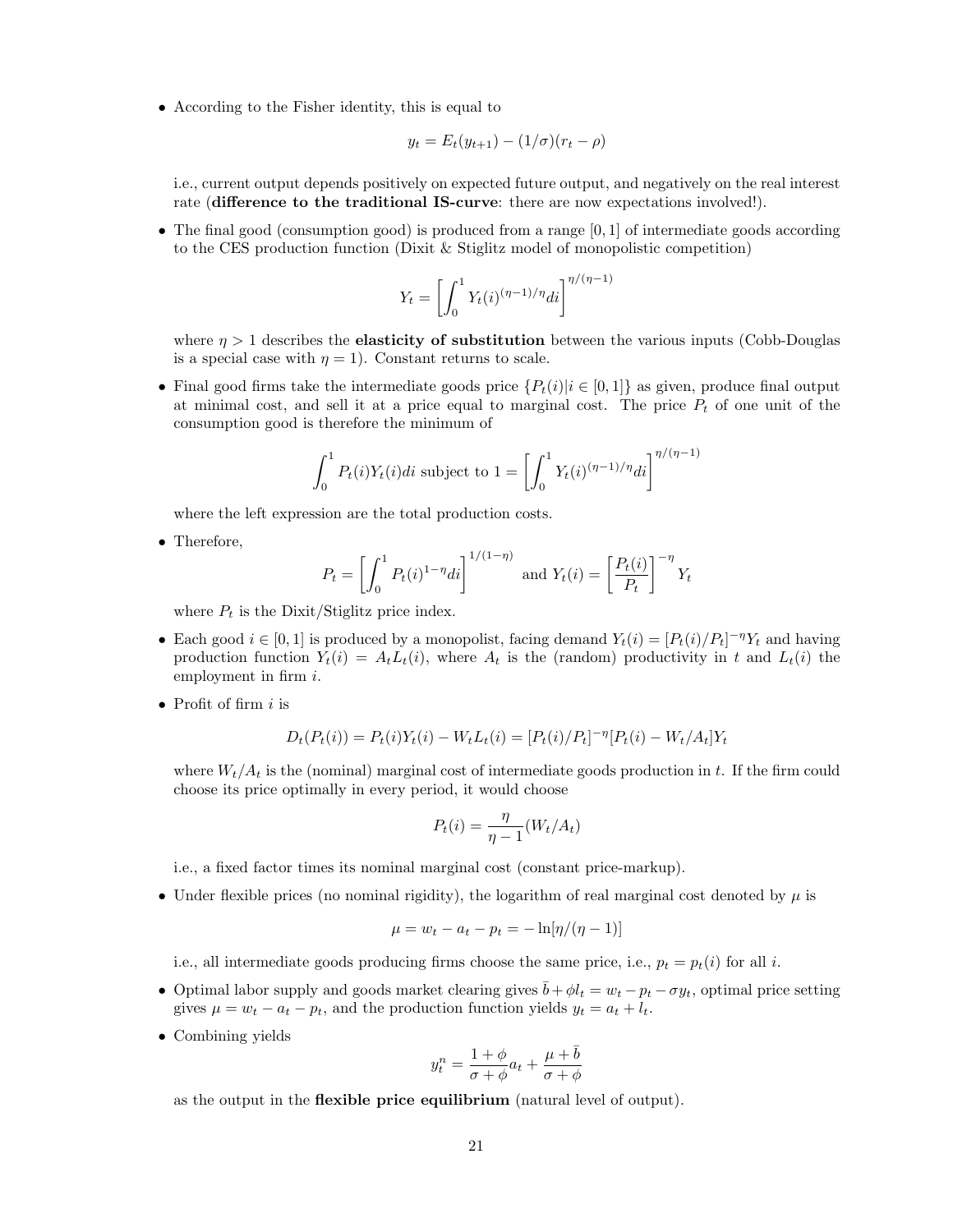- Calvo pricing: In every period, only a randomly chosen fraction  $1 \theta$  of firms may reset their prices. The remaining fraction  $\theta$  must keep the price from the previous period.
- A firm that resets its price in  $t$  chooses  $P_t^*$  in oder to maximize

$$
\sum_{s=0}^{+\infty} \theta^s E_t[Q_{t,t+s}D_{t+s}(P_t^*)]
$$

where  $Q_{t,t+s} = \beta^{s} (C_{t+s}/C_t)^{-\sigma} (P_t/P_{t+s})$  is the stochastic discount factor,  $\theta^{s}$  is the probability that the price  $P_t^*$  chosen in t is still valid in  $t + s$ .

- The stochastic discount factor reflects time-preference  $\beta^s$ , marginal rate of substitution of consumption  $(C_{t+s}/C_t)^{-\sigma}$  and the relative price of consumption  $P_t/P_{t+s}$ .
- Close to a steady state with zero inflation, log-linearization yields (Ch.3b-49, notes)

$$
p_t^* = \ln[\eta/(\eta - 1)] + (1 - \beta \theta) \sum_{s=0}^{+\infty} (\beta \theta)^s E_t(w_{t+s} - a_{t+s})
$$

which shows that the optimal price is a fixed markup  $\eta/(\eta-1)$  times a weighted average of expected future marginal costs, whereby the weights reflect time-preference and the probability of the price remaining effective.

This can also be written as

$$
p_t^* = (1 - \theta \beta)(w_t - a_t - \mu) + \theta \beta E_t(p_{t+1}^*)
$$

• New Keynesian Phillips curve: All firms that set a new price in period  $t$  choose the same price. Therefore

$$
P_t = \left[\theta P_{t-1}^{1-\eta} + (1-\theta)(P_t^*)^{1-\eta}\right]^{1/(1-\eta)}
$$

which upon log-linearizing around a steady state with zero inflation yields

$$
\pi_t = (1-\theta)(p_t^* - p_{t-1})
$$

or combined

$$
\pi_t = \beta E_t \pi_{t+1} + \lambda (\mu_t - \mu)
$$

where  $\lambda$  constant: the New Keynesian Phillips curve is also forward-looking due to the forwardlooking behavior of intermediate goods firms (Ch.3b-50).

• Analogously to the calculation of the flexible price equilibrium we get

$$
y_t = \frac{1+\phi}{\sigma+\phi}a_t + \frac{\mu_t - \bar{b}}{\sigma+\phi}
$$

and therefore

$$
\mu_t - \mu = (\sigma + \phi)x_t
$$

where  $x_t = y_t - y_t^n$  is the **output gap**.

- Natural rate of interest:  $r_t^n = \rho + \sigma[E_t(y_{t+1}^n) y_t^n]$
- $\pi_t = \beta E_t(\pi_{t+1}) + \kappa x_t$ , where  $\kappa = \lambda(\sigma + \phi)$  (Ch.3b-51).
- The IS-curve and the Phillips curve together form the non-policy block of the basic New Keynesian model, involving two endogenous variables (output gap and inflation), an exogenous disturbance term (natural rate of interest) and the nominal interest rate  $i_t$ .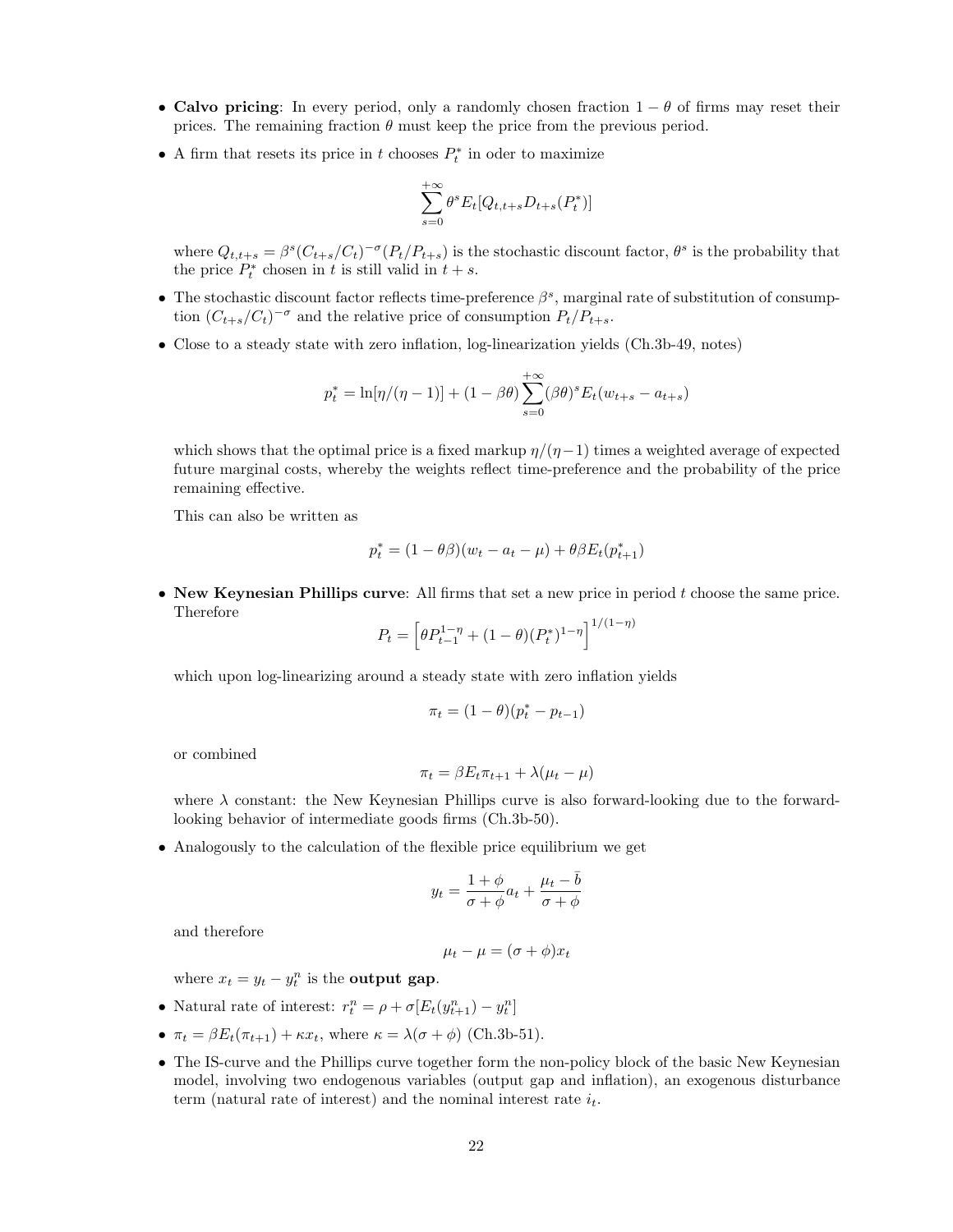- Central banks use short term interest instead of the nominal money growth rate as instrument variable.
- Taylor rule (1993):  $i_h = \rho + h_\pi \pi_t + h_x x_t + \delta_t$ , where  $h_\pi$  and  $h_x$  are non-negative parameters (e.g. for USA,  $h_{\pi} \approx 1.5$ ,  $h_x \approx 0.5$ ) and  $\delta_t$  represents a stochastic monetary policy shock.
- New Keynesian model consists of the New Keynesian IS-curve, New Keynesian Phillips curve and the Taylor rule.
- Combination of the three (Ch.3b-54; notes) yields a "expectational difference equation", which has a unique stationary solution if and only if the determinacy condition holds.
- Central banks choose  $h_{\pi}$ ,  $h_x$  s.t. the condition holds. If  $h_x = 0$ ,  $h_{\pi} > 1$  is necessary and sufficient for the condition to hold.  $h_{\pi} > 1$  is called the **Taylor principle**, i.e., the central bank should react "sufficiently strongly" to deviations of inflation and output gap from their target levels.
- (c) Effects of shocks and optimal policy in the New Keynesian model
	- Effects of monetary policy shocks: Suppose  $\delta_t$  is an AR(1) process and there are no other shocks, i.e.,  $r_t^n = \rho$  for all  $t \geq 0$ .
		- Guess and verify:  $x_t = G_{x\delta}\delta_t$ ,  $\pi_t = G_{\pi\delta}\delta_t$  (Ch.3c-56; notes).
		- As long as the determinacy condition is satisfied, a single contractionary monetary policy shock persistently reduces inflation and the output gap. As natural output is unaffected by the shock, output itself is also persistently reduced.
		- A strong response by the central bank to deviations of inflation and the output gap from their targets helps to stabilize inflation and the output gap simultaneously (there is **no trade-off**).
		- The policy parameters  $h_{\pi}$ ,  $h_x$  affect the long-run variances of inflation and the output in the same way. There is no trade-off between output stabilization and inflation stabilization (Ch.3c-57).
	- Effects of technology shocks: The productivity shock  $a_t$  is an AR(1) process, and  $\delta_t = 0$  for all  $t \geq 0$ . Thus,  $\tilde{r}_t^n = r_t^n - \rho$ .
		- Guess and verify  $x_t = G_{xa} \tilde{r}_t^n$ ,  $\pi_t = G_{\pi a} \tilde{r}_t^n$ .
		- Similar results to monetary policy shock, i.e., a single positive productivity shock persistently reduces inflation and the output gap (not the output, but the output gap!; output typically increases).
		- Employment is given by  $l_t = y_t a_t$  (TODO: where is  $k_t$ ??). Taking derivatives shows that for small preference rate  $\sigma$ , the response is positive; for large  $\sigma$  (in particular  $\sigma = 1$  for logarithmic preferences) the response is negative, which is in line with empirical evidence.
	- Both monetary and policy shocks influence only the IS-curve, but not the Phillips curve.
	- By allowing exogenous changes in the price markups or fluctuations in labor income taxes, the Ney Keynesian Phillips curve takes the form

$$
\pi_t = \beta E_t(\pi_{t+1}) + \kappa x_t + \zeta_t
$$

where  $\zeta_t$  denotes the **cost-push shock** (e.g., oil price shock).

- Cost-push shock:  $\zeta_t$  as AR(1) process, and  $\delta_t = \tilde{r}_t^n = 0$  for all  $t \ge 0$ .
	- Guess and verify as before:  $x_t = G_{\pi\zeta}\zeta_t$ ,  $\pi_t = G_{\pi\zeta}\zeta_t$ . Difference to before: the reaction coefficients now also appear in the numerator (Ch.3c-60)!
	- None of the two policy parameters can be used to reduce the variability of both the output gap and the inflation rate. There is a trade-off between stabilization of the output gab and stabilization of inflation.